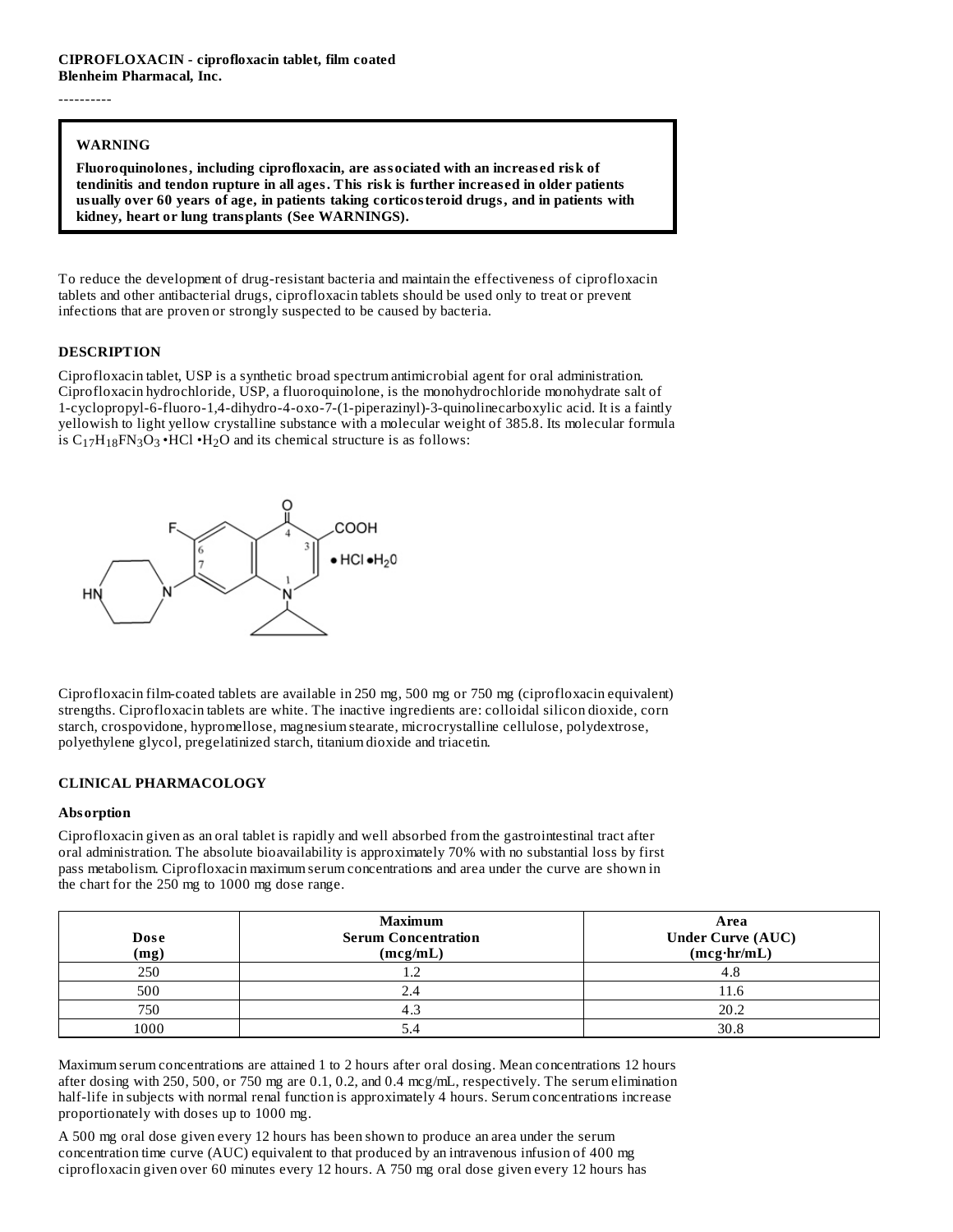been shown to produce an AUC at steady-state equivalent to that produced by an intravenous infusion of 400 mg given over 60 minutes every 8 hours. A 750 mg oral dose results in a  $\rm{C_{max}}$  similar to that observed with a 400 mg I.V. dose. A 250 mg oral dose given every 12 hours produces an AUC equivalent to that produced by an infusion of 200 mg ciprofloxacin given every 12 hours.

| Parameters        | $500$ mg<br>$q12h$ , P.O. | $400$ mg<br>$q12h$ , I.V. | 750 mg<br>$q12h$ , P.O. | $400$ mg<br>$q8h$ , I.V. |
|-------------------|---------------------------|---------------------------|-------------------------|--------------------------|
| $AUC$ (mcg·hr/mL) | 13.7                      | 12.7                      | 31.6                    | 32.9                     |
| $C_{max}(mcg/mL)$ | 2.97                      | 4.56                      | 3.59                    | 4.07                     |

## **Steady-state Pharmacokinetic Parameters Following Multiple Oral and I.V. Dos es**

## **Distribution**

The binding of ciprofloxacin to serum proteins is 20% to 40% which is not likely to be high enough to cause significant protein binding interactions with other drugs.

After oral administration, ciprofloxacin is widely distributed throughout the body. Tissue concentrations often exceed serum concentrations in both men and women, particularly in genital tissue including the prostate. Ciprofloxacin is present in active form in the saliva, nasal and bronchial secretions, mucosa of the sinuses, sputum, skin blister fluid, lymph, peritoneal fluid, bile, and prostatic secretions. Ciprofloxacin has also been detected in lung, skin, fat, muscle, cartilage, and bone. The drug diffuses into the cerebrospinal fluid (CSF); however, CSF concentrations are generally less than 10% of peak serum concentrations. Low levels of the drug have been detected in the aqueous and vitreous humors of the eye.

## **Metabolism**

Four metabolites have been identified in human urine which together account for approximately 15% of an oral dose. The metabolites have antimicrobial activity, but are less active than unchanged ciprofloxacin. Ciprofloxacin is an inhibitor of human cytochrome P450 1A2 (CYP1A2) mediated metabolism. Coadministration of ciprofloxacin with other drugs primarily metabolized by CYP1A2 results in increased plasma concentrations of these drugs and could lead to clinically significant adverse events of the coadministered drug (see CONTRAINDICATIONS, WARNINGS, PRECAUTIONS: Drug Interactions).

## **Excretion**

The serum elimination half-life in subjects with normal renal function is approximately 4 hours. Approximately 40% to 50% of an orally administered dose is excreted in the urine as unchanged drug. After a 250 mg oral dose, urine concentrations of ciprofloxacin usually exceed 200 mcg/mL during the first 2 hours and are approximately 30 mcg/mL at 8 to 12 hours after dosing. The urinary excretion of ciprofloxacin is virtually complete within 24 hours after dosing. The renal clearance of ciprofloxacin, which is approximately 300 mL/minute, exceeds the normal glomerular filtration rate of 120 mL/minute. Thus, active tubular secretion would seem to play a significant role in its elimination. Coadministration of probenecid with ciprofloxacin results in about a 50% reduction in the ciprofloxacin renal clearance and a 50% increase in its concentration in the systemic circulation. Although bile concentrations of ciprofloxacin are several fold higher than serum concentrations after oral dosing, only a small amount of the dose administered is recovered from the bile as unchanged drug. An additional 1% to 2% of the dose is recovered from the bile in the form of metabolites. Approximately 20% to 35% of an oral dose is recovered from the feces within 5 days after dosing. This may arise from either biliary clearance or transintestinal elimination.

With oral administration, a 500 mg dose, given as 10 mL of the 5% ciprofloxacin suspension (containing 250 mg ciprofloxacin/5mL) is bioequivalent to the 500 mg tablet.

## **Drug-drug Interactions**

When ciprofloxacin tablets are given concomitantly with food, there is a delay in the absorption of the drug, resulting in peak concentrations that occur closer to 2 hours after dosing rather than one hour. The overall absorption of ciprofloxacin tablets, however, is not substantially affected. Concurrent administration of antacids containing magnesium hydroxide or aluminum hydroxide may reduce the bioavailability of ciprofloxacin by as much as 90%. (See PRECAUTIONS.)

The serum concentrations of ciprofloxacin and metronidazole were not altered when these two drugs were given concomitantly.

Concomitant administration with tizanidine is contraindicated. (See CONTRAINDICATIONS.)

Concomitant administration of ciprofloxacin with theophylline decreases the clearance of theophylline resulting in elevated serum theophylline levels and increased risk of a patient developing CNS or other adverse reactions. Ciprofloxacin also decreases caffeine clearance and inhibits the formation of paraxanthine after caffeine administration. (See WARNINGS, PRECAUTIONS.)

### **Special Populations**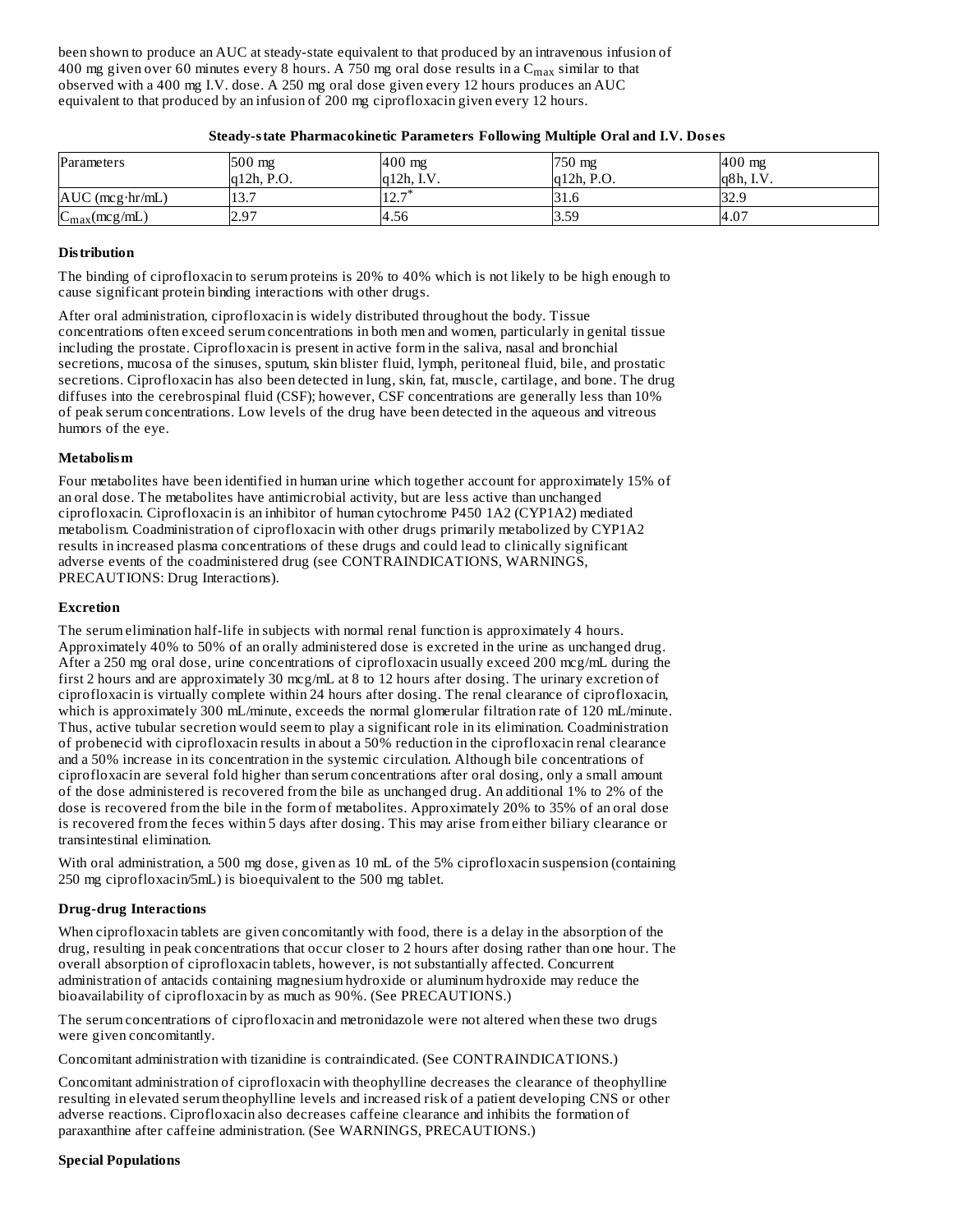Pharmacokinetic studies of the oral (single dose) and intravenous (single and multiple dose) forms of ciprofloxacin indicate that plasma concentrations of ciprofloxacin are higher in elderly subjects (> 65 years) as compared to young adults. Although the  $\rm C_{max}$  is increased 16% to 40%, the increase in mean AUC is approximately 30%, and can be at least partially attributed to decreased renal clearance in the elderly. Elimination half-life is only slightly (~20%) prolonged in the elderly. These differences are not considered clinically significant. (See PRECAUTIONS: Geriatric Use.)

In patients with reduced renal function, the half-life of ciprofloxacin is slightly prolonged. Dosage adjustments may be required. (See DOSAGE AND ADMINISTRATION.)

In preliminary studies in patients with stable chronic liver cirrhosis, no significant changes in ciprofloxacin pharmacokinetics have been observed. The kinetics of ciprofloxacin in patients with acute hepatic insufficiency, however, have not been fully elucidated.

Following a single oral dose of 10 mg/kg ciprofloxacin suspension to 16 children ranging in age from 4 months to 7 years, the mean  $C_{max}$  was 2.4 mcg/mL (range: 1.5 to 3.4 mcg/mL) and the mean AUC was 9.2 mcg\*h/mL (range: 5.8 to 14.9 mcg\*h/mL). There was no apparent age-dependence, and no notable increase in  $\mathsf{C}_{\max}$  or AUC upon multiple dosing (10 mg/kg TID). In children with severe sepsis who were given intravenous ciprofloxacin (10 mg/kg as a 1-hour infusion), the mean  $C_{\max}$  was 6.1 mcg/mL (range: 4.6 to 8.3 mcg/mL) in 10 children less than one year of age; and 7.2 mcg/mL (range: 4.7 to 11.8 mcg/mL) in 10 children between 1 and 5 years of age. The AUC values were 17.4 mcg\*h/mL (range: 11.8 to 32 mcg\*h/mL) and 16.5 mcg\*h/mL (range: 11 to 23.8 mcg\*h/mL) in the respective age groups. These values are within the range reported for adults at therapeutic doses. Based on population pharmacokinetic analysis of pediatric patients with various infections, the predicted mean half-life in children is approximately 4 to 5 hours, and the bioavailability of the oral suspension is approximately 60%.

## **MICROBIOLOGY**

Ciprofloxacin has *in vitro* activity against a wide range of gram-negative and gram-positive microorganisms. The bactericidal action of ciprofloxacin results from inhibition of the enzymes topoisomerase II (DNA gyrase) and topoisomerase IV, which are required for bacterial DNA replication, transcription, repair, and recombination. The mechanism of action of fluoroquinolones, including ciprofloxacin, is different from that of penicillins, cephalosporins, aminoglycosides, macrolides, and tetracyclines; therefore, microorganisms resistant to these classes of drugs may be susceptible to ciprofloxacin and other quinolones. There is no known cross-resistance between ciprofloxacin and other classes of antimicrobials. *In vitro* resistance to ciprofloxacin develops slowly by multiple step mutations.

Ciprofloxacin is slightly less active when tested at acidic pH. The inoculum size has little effect when tested *in vitro*. The minimal bactericidal concentration (MBC) generally does not exceed the minimal inhibitory concentration (MIC) by more than a factor of 2.

Ciprofloxacin has been shown to be active against most strains of the following microorganisms, both *in vitro* and in clinical infections as described in the INDICATIONS AND USAGE section of the package insert for Ciprofloxacin Tablets.

# **Aerobic gram-positive microorganisms**

*Enterococcus faecalis* (Many strains are only moderately susceptible.) *Staphylococcus aureus* (methicillin-susceptible strains only) *Staphylococcus epidermidis* (methicillin-susceptible strains only) *Staphylococcus saprophyticus Streptococcus pneumoniae* (penicillin-susceptible strains only) *Streptococcus pyogenes*

## **Aerobic gram-negative microorganisms**

*Campylobacter jejuni Citrobacter diversus Citrobacter freundii Enterobacter cloacae Escherichia coli Haemophilus influenzae Haemophilus parainfluenzae Klebsiella pneumoniae Moraxella catarrhalis Morganella morganii Neisseria gonorrhoeae Proteus mirabilis Proteus vulgaris Providencia rettgeri Providencia stuartii Pseudomonas aeruginosa Salmonella typhi Serratia marcescens*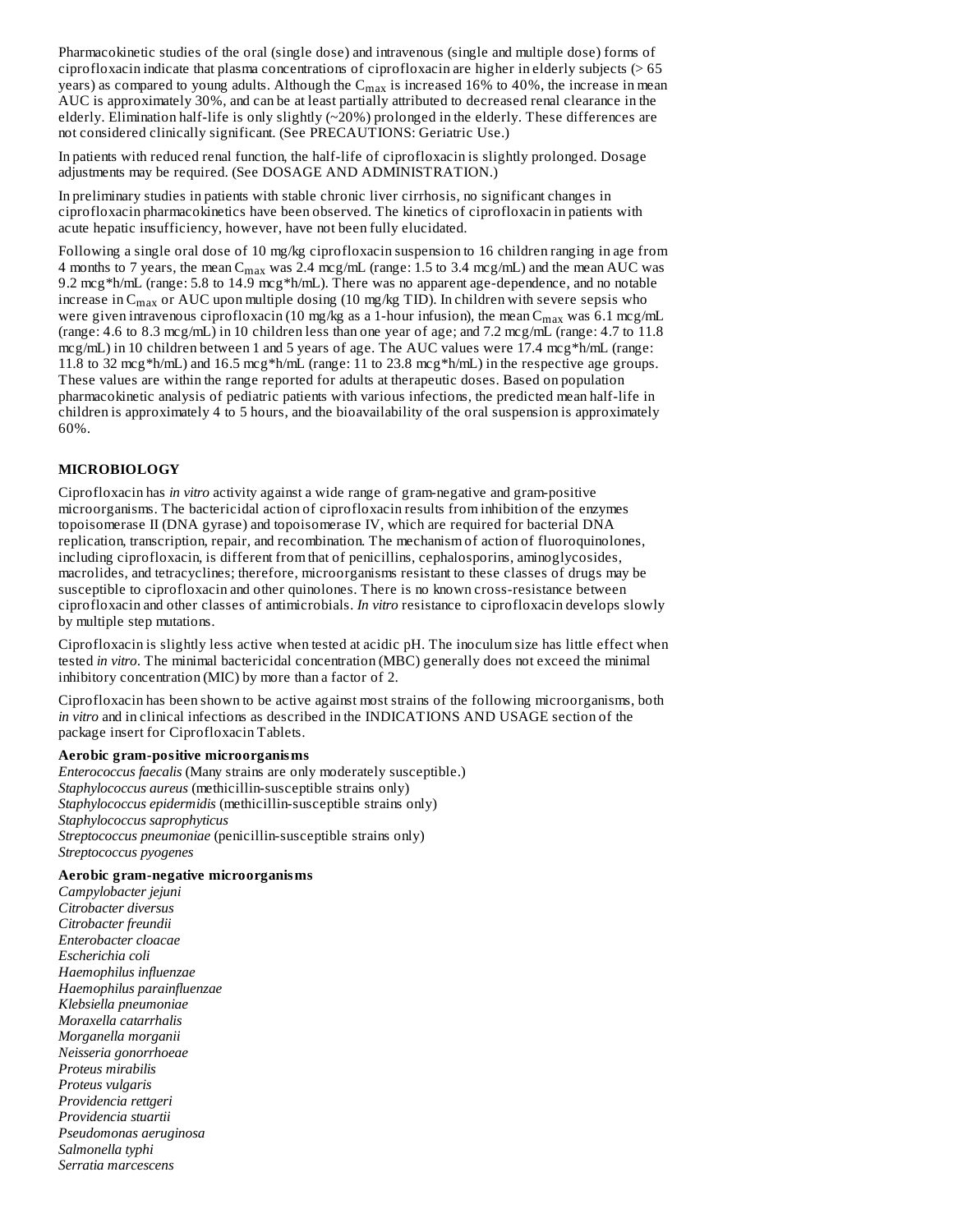*Shigella boydii Shigella dysenteriae Shigella flexneri Shigella sonnei*

Ciprofloxacin has been shown to be active against *Bacillus anthracis* both *in vitro* and by use of serum levels as a surrogate marker (see INDICATIONS AND USAGE and INHALATIONAL ANTHRAX: Additional Information).

The following *in vitro* data are available, **but their clinical significance is unknown.**

Ciprofloxacin exhibits *in vitro* minimum inhibitory concentrations (MICs) of 1 mcg/mL or less against most (≥ 90%) strains of the following microorganisms; however, the safety and effectiveness of ciprofloxacin in treating clinical infections due to these microorganisms have not been established in adequate and well controlled clinical trials.

## **Aerobic gram-positive microorganisms**

*Staphylococcus haemolyticus Staphylococcus hominis Streptococcus pneumoniae* (penicillin-resistant strains only)

## **Aerobic gram-negative microorganisms**

*Acinetobacter lwoffi Aeromonas hydrophila Edwardsiella tarda Enterobacter aerogenes Klebsiella oxytoca Legionella pneumophila Pasteurella multocida Salmonella enteritidis Vibrio cholerae Vibrio parahaemolyticus Vibrio vulnificus Yersinia enterocolitica*

Most strains of *Burkholderia cepacia* and some strains of *Stenotrophomonas maltophilia* are resistant to ciprofloxacin as are most anaerobic bacteria, including *Bacteroides fragilis* and *Clostridium difficile*.

### **Sus ceptibility Tests**

### Dilution Techniques

Quantitative methods are used to determine antimicrobial minimum inhibitory concentrations (MICs). These MICs provide estimates of the susceptibility of bacteria to antimicrobial compounds. The MICs should be determined using a standardized procedure. Standardized procedures are based on a dilution  $m$ ethod<sup>1</sup> (broth or agar) or equivalent with standardized inoculum concentrations and standardized concentrations of ciprofloxacin powder. The MIC values should be interpreted according to the following criteria:

For testing *Enterobacteriaceae, Enterococcus faecalis*, methicillin-susceptible *Staphylococcus* species, penicillin-susceptible *Streptococcus pneumoniae*, *Streptococcus pyogenes,* and *Pseudomonas aeruginosa* : a

| MIC (mcg/mL) | Interpretation   |
|--------------|------------------|
|              | Susceptible (S)  |
|              | Intermediate (I) |
|              | Resistant (R)    |

<sup>a</sup> These interpretive standards are applicable only to broth microdilution susceptibility tests with streptococci using cation-adjusted Mueller-Hinton broth with 2 to 5% lysed horse blood.

For testing *Haemophilus influenzae* and *Haemophilus parainfluenzae<sup>b</sup>:* 

| <b>MIC</b><br>$\sim$ |                            |
|----------------------|----------------------------|
| $-1$                 | $\tilde{\phantom{a}}$<br>- |

 $^{\rm b}$  This interpretive standard is applicable only to broth microdilution susceptibility tests with *Haemophilus influenzae* and *Haemophilus parainfluenzae* using *Haemophilus* Test Medium . 1

The current absence of data on resistant strains precludes defining any results other than "Susceptible". Strains yielding MIC results suggestive of a "nonsusceptible" category should be submitted to a reference laboratory for further testing.

For testing *Neisseria gonorrhoeae*<sup>c</sup>: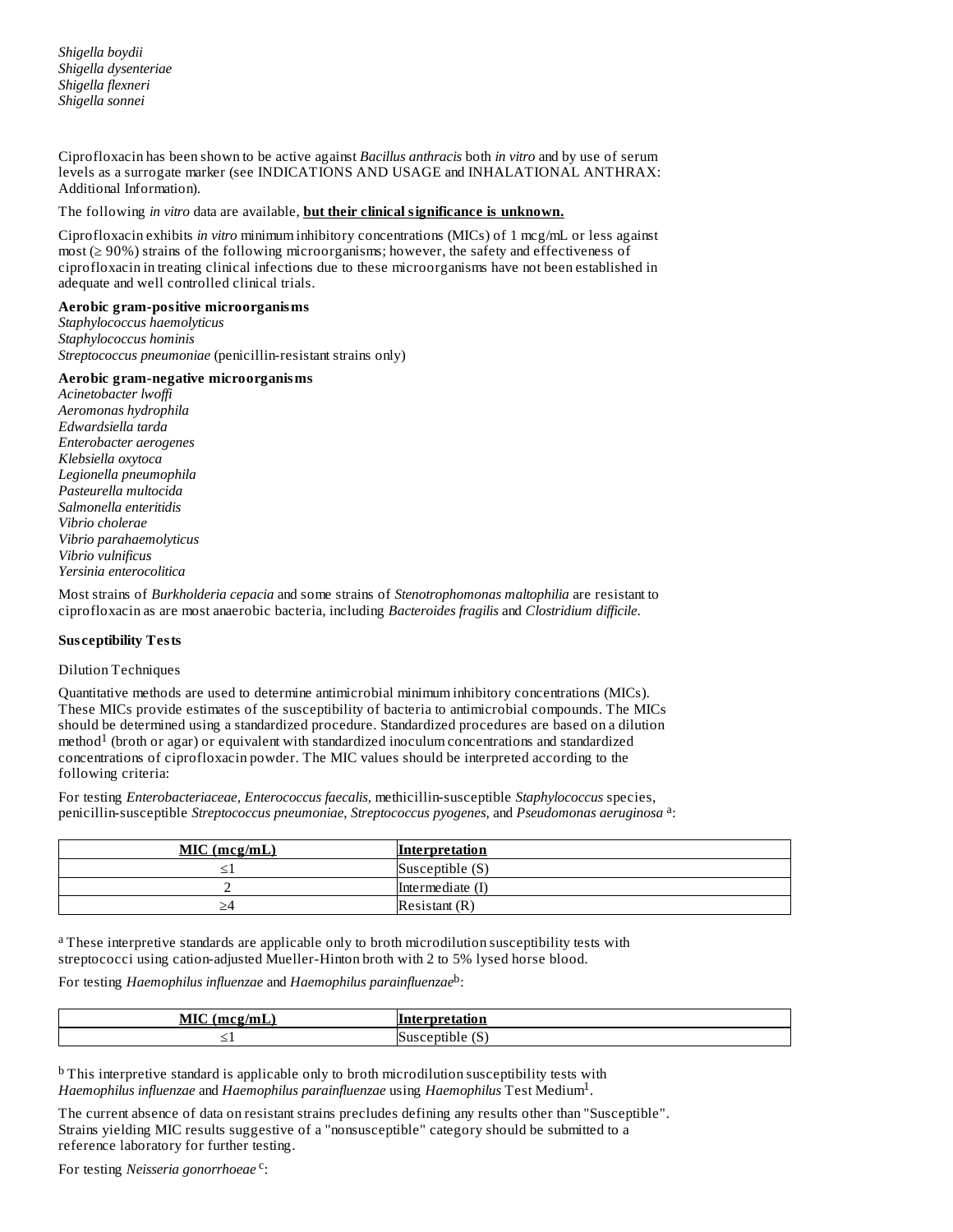| $MIC$ (mcg/mL)         | Interpretation   |
|------------------------|------------------|
| ≤ $0.06$               | Susceptible (S)  |
| $0.12 \text{ to } 0.5$ | Intermediate (I) |
|                        | Resistant(R)     |

 $\rm c$  This interpretive standard is applicable only to agar dilution test with GC agar base and 1% defined growth supplement.

A report of "Susceptible" indicates that the pathogen is likely to be inhibited if the antimicrobial compound in the blood reaches the concentrations usually achievable. A report of "Intermediate" indicates that the result should be considered equivocal, and, if the microorganism is not fully susceptible to alternative, clinically feasible drugs, the test should be repeated. This category implies possible clinical applicability in body sites where the drug is physiologically concentrated or in situations where high dosage of drug can be used. This category also provides a buffer zone, which prevents small uncontrolled technical factors from causing major discrepancies in interpretation. A report of "Resistant" indicates that the pathogen is not likely to be inhibited if the antimicrobial compound in the blood reaches the concentrations usually achievable; other therapy should be selected.

Standardized susceptibility test procedures require the use of laboratory control microorganisms to control the technical aspects of the laboratory procedures. Standard ciprofloxacin powder should provide the following MIC values:

| <b>Organism</b> |                   | MIC (mcg/mL)         |
|-----------------|-------------------|----------------------|
| E. faecalis     | ATCC 29212        | $0.25 \text{ to } 2$ |
| E. coli         | ATCC 25922        | $0.004$ to $0.015$   |
| H. influenzae   | <b>ATCC 49247</b> | $0.004$ to $0.03$    |
| P. aeruginosa   | ATCC 27853        | $0.25 \text{ to } 1$ |
| S. aureus       | ATCC 29213        | $0.12$ to $0.5$      |
| C. jejuni       | ATCC 33560        | $0.06$ to 0.25 and   |
|                 |                   | $0.03$ to $0.12$     |
| N. gonorrhoeae  | ATCC 49226        | 0.001 to 0.008       |

# Diffusion Techniques

Quantitative methods that require measurement of zone diameters also provide reproducible estimates of the susceptibility of bacteria to antimicrobial compounds. One such standardized procedure<sup>3</sup> requires the use of standardized inoculum concentrations. This procedure uses paper disks impregnated with 5 mcg ciprofloxacin to test the susceptibility of microorganisms to ciprofloxacin.

Reports from the laboratory providing results of the standard single-disk susceptibility test with a 5 mcg ciprofloxacin disk should be interpreted according to the following criteria:

For testing *Enterobacteriaceae, Enterococcus faecalis*, methicillin-susceptible *Staphylococcus* species, penicillin-susceptible *Streptococcus pneumoniae*, *Streptococcus pyogenes,* and *Pseudomonas aeruginosa* : a

| <b>Zone Diameter (mm)</b> | Interpretation   |
|---------------------------|------------------|
|                           | Susceptible (S)  |
| 16 to 20                  | Intermediate (I) |
|                           | Resistant(R)     |

<sup>a</sup> These zone diameter standards are applicable only to tests performed for streptococci using Mueller-Hinton agar supplemented with 5% sheep blood incubated in 5%  $CO<sub>2</sub>$ .

For testing *Haemophilus influenzae* and *Haemophilus parainfluenzae<sup>b</sup>:* 

| -<br>Zone<br>(mm)<br>Diameter | tauv 11 |
|-------------------------------|---------|
| ___                           |         |

This zone diameter standard is applicable only to tests with *Haemophilus influenzae* and *Haemophilus* b parainfluenzae using *Haemophilus* Test Medium (HTM)<sup>2</sup>.

The current absence of data on resistant strains precludes defining any results other than "Susceptible". Strains yielding zone diameter results suggestive of a "nonsusceptible" category should be submitted to a reference laboratory for further testing.

For testing *Neisseria gonorrhoeae<sup>c</sup>:* 

| <b>Zone Diameter (mm)</b> | Interpretation  |
|---------------------------|-----------------|
| ≥41                       | Susceptible (S) |
| 28 to 40                  | Intermediate    |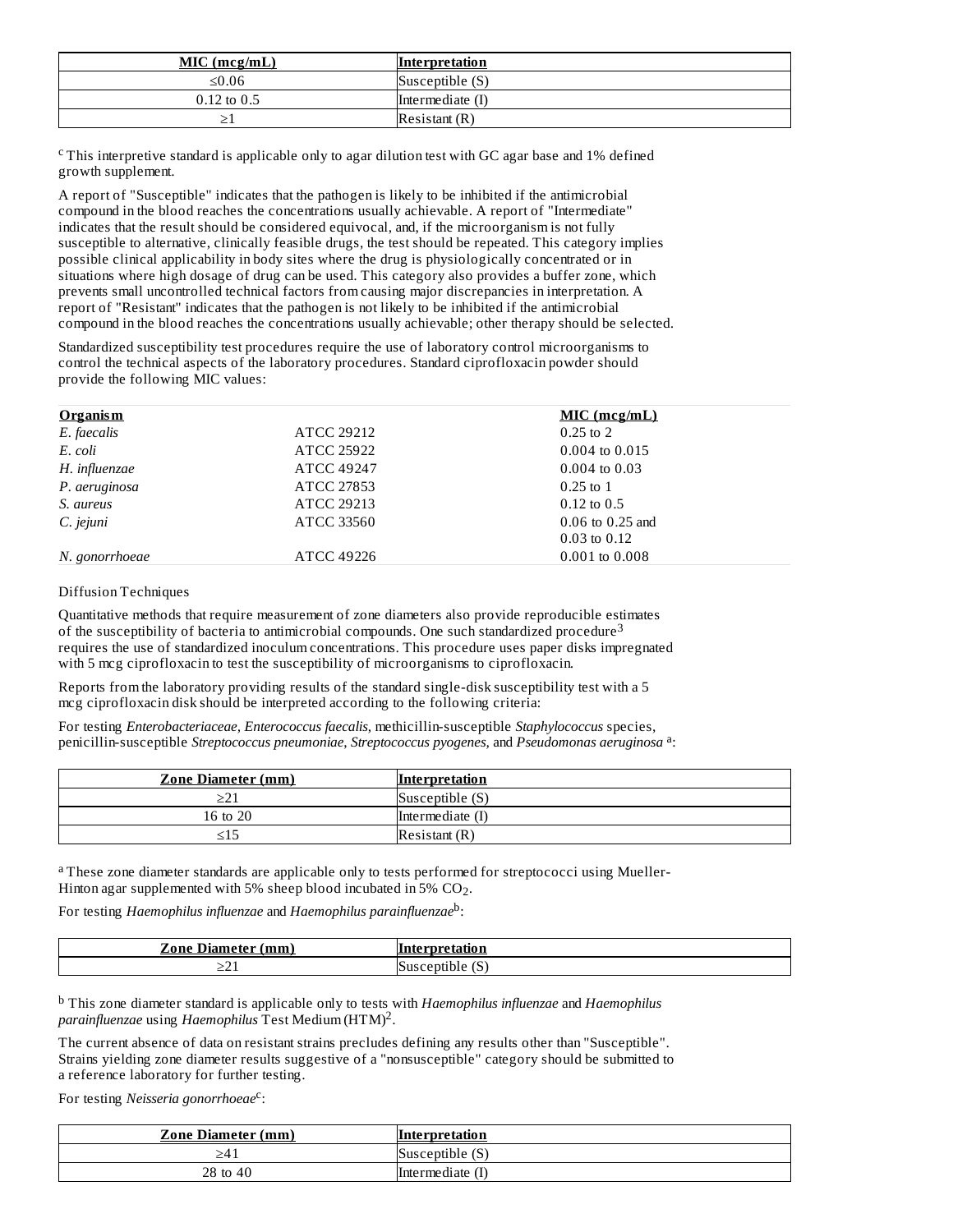<sup>c</sup> This zone diameter standard is applicable only to disk diffusion tests with GC agar base and 1% defined growth supplement.

Interpretation should be as stated above for results using dilution techniques. Interpretation involves correlation of the diameter obtained in the disk test with the MIC for ciprofloxacin.

As with standardized dilution techniques, diffusion methods require the use of laboratory control microorganisms that are used to control the technical aspects of the laboratory procedures. For the diffusion technique, the 5 mcg ciprofloxacin disk should provide the following zone diameters in these laboratory test quality control strains:

| <b>Organism</b> |            | <b>Zone Diameter (mm)</b> |
|-----------------|------------|---------------------------|
| E. coli         | ATCC 25922 | 30 to 40                  |
| H. influenzae   | ATCC 49247 | 34 to 42                  |
| N. gonorrhoeaea | ATCC 49226 | 48 to 58                  |
| P. aeruginosa   | ATCC 27853 | 25 to 33                  |
| S. aureus       | ATCC 25923 | 22 to 30                  |

# **INDICATIONS AND USAGE**

Ciprofloxacin tablets are indicated for the treatment of infections caused by susceptible strains of the designated microorganisms in the conditions and patient populations listed below. Please see DOSAGE AND ADMINISTRATION for specific recommendations.

## **Adult Patients**

*Urinary Tract Infections* caused by *Escherichia coli, Klebsiella pneumoniae, Enterobacter cloacae, Serratia marcescens, Proteus mirabilis, Providencia rettgeri, Morganella morganii, Citrobacter diversus, Citrobacter freundii, Pseudomonas aeruginosa,*methicillin-susceptible *Staphylococcus epidermidis, Staphylococcus saprophyticus,* or *Enterococcus faecalis.*

*Acute Uncomplicated Cystitis in Females* caused by *Escherichia coli* or *Staphylococcus saprophyticus*.

*Chronic Bacterial Prostatitis* caused by *Escherichia coli* or *Proteus mirabilis*.

*Lower Respiratory Tract Infections* caused by *Escherichia coli*, *Klebsiella pneumoniae*, *Enterobacter cloacae*, *Proteus mirabilis*, *Pseudomonas aeruginosa*, *Haemophilus influenzae*, *Haemophilus parainfluenzae*, or penicillin-susceptible *Streptococcus pneumoniae*. Also, *Moraxella catarrhalis* for the treatment of acute exacerbations of chronic bronchitis.

NOTE: Although effective in clinical trials, ciprofloxacin is not a drug of first choice in the treatment of presumed or confirmed pneumonia secondary to *Streptococcus pneumoniae*.

*Acute Sinusitis* caused by *Haemophilus influenzae*, penicillin-susceptible *Streptococcus pneumoniae*, or *Moraxella catarrhalis*.

*Skin and Skin Structure Infections* caused by *Escherichia coli, Klebsiella pneumoniae, Enterobacter cloacae, Proteus mirabilis, Proteus vulgaris, Providencia stuartii, Morganella morganii, Citrobacter freundii, Pseudomonas aeruginosa,* methicillin-susceptible *Staphylococcus aureus,* methicillinsusceptible *Staphylococcus epidermidis,* or *Streptococcus pyogenes.*

*Bone and Joint Infections* caused by *Enterobacter cloacae*, *Serratia marcescens*, or *Pseudomonas aeruginosa*.

*Complicated Intra-Abdominal Infections* (used in combination with metronidazole) caused by *Escherichia coli*, *Pseudomonas aeruginosa*, *Proteus mirabilis*, *Klebsiella pneumoniae*, or *Bacteroides fragilis*.

*Infectious Diarrhea* caused by *Escherichia coli* (enterotoxigenic strains), *Campylobacter jejuni*, *Shigella boydii\**, *Shigella dysenteriae*, *Shigella flexneri* or *Shigella sonnei\** when antibacterial therapy is indicated.

*Typhoid Fever (Enteric Fever)* caused by *Salmonella typhi*.

NOTE: The efficacy of ciprofloxacin in the eradication of the chronic typhoid carrier state has not been demonstrated.

*Uncomplicated Cervical and Urethral Gonorrhea* due to *Neisseria gonorrhoeae*.

## **Pediatric Patients (1 to 17 years of age)**

*Complicated Urinary Tract Infections and Pyelonephritis* due to *Escherichia coli*.

NOTE: Although effective in clinical trials, ciprofloxacin is not a drug of first choice in the pediatric population due to an increased incidence of adverse events compared to controls, including events related to joints and/or surrounding tissues. (See WARNINGS, PRECAUTIONS: Pediatric Use, ADVERSE REACTIONS and CLINICAL STUDIES.) Ciprofloxacin, like other fluoroquinolones, is associated with arthropathy and histopathological changes in weight-bearing joints of juvenile animals. (See ANIMAL PHARMACOLOGY.)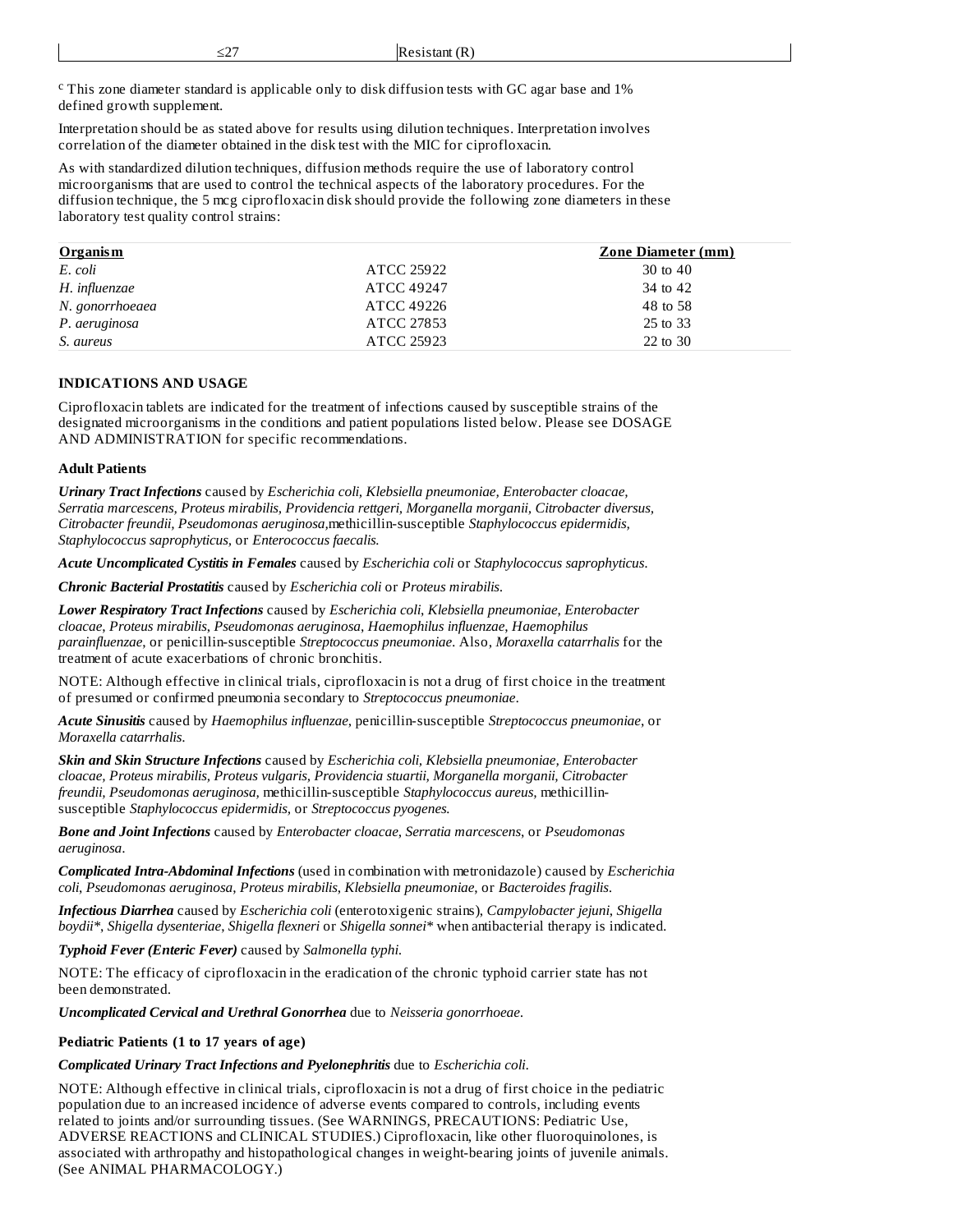## **Adult and Pediatric Patients**

Inhalational Anthrax (Post-Exposure)

To reduce the incidence or progression of disease following exposure to aerosolized *Bacillus anthracis*.

Ciprofloxacin serum concentrations achieved in humans served as a surrogate endpoint reasonably likely to predict clinical benefit and provided the initial basis for approval of this indication<sup>5</sup>. Supportive clinical information for ciprofloxacin for anthrax post-exposure prophylaxis was obtained during the anthrax bioterror attacks of October 2001. (See also, INHALATIONAL ANTHRAX: Additional Information.)

\*Although treatment of infections due to this organism in this organ system demonstrated a clinically significant outcome, efficacy was studied in fewer than 10 patients.

If anaerobic organisms are suspected of contributing to the infection, appropriate therapy should be administered. Appropriate culture and susceptibility tests should be performed before treatment in order to isolate and identify organisms causing infection and to determine their susceptibility to ciprofloxacin. Therapy with ciprofloxacin tablets may be initiated before results of these tests are known; once results become available appropriate therapy should be continued. As with other drugs, some strains of *Pseudomonas aeruginosa* may develop resistance fairly rapidly during treatment with ciprofloxacin. Culture and susceptibility testing performed periodically during therapy will provide information not only on the therapeutic effect of the antimicrobial agent but also on the possible emergence of bacterial resistance.

To reduce the development of drug-resistant bacteria and maintain the effectiveness of ciprofloxacin tablets and other antibacterial drugs, ciprofloxacin tablets should be used only to treat or prevent infections that are proven or strongly suspected to be caused by susceptible bacteria. When culture and susceptibility information are available, they should be considered in selecting or modifying antibacterial therapy. In the absence of such data, local epidemiology and susceptibility patterns may contribute to the empiric selection of therapy.

# **CONTRAINDICATIONS**

Ciprofloxacin tablets are contraindicated in persons with a history of hypersensitivity to ciprofloxacin, any member of the quinolone class of antimicrobial agents, or any of the product components.

Concomitant administration with tizanidine is contraindicated. (See PRECAUTIONS: Drug Interactions.)

## **WARNINGS**

## **Tendinopathy and Tendon Rupture**

Fluoroquinolones, including ciprofloxacin, are associated with an increased risk of tendinitis and tendon rupture in all ages. This adverse reaction most frequently involves the Achilles tendon, and rupture of the Achilles tendon may require surgical repair. Tendinitis and tendon rupture in the rotator cuff (the shoulder), the hand, the biceps, the thumb, and other tendon sites have also been reported. The risk of developing fluoroquinolone-associated tendinitis and tendon rupture is further increased in older patients usually over 60 years of age, in patients taking corticosteroid drugs, and in patients with kidney, heart or lung transplants. Factors, in addition to age and corticosteroid use, that may independently increase the risk of tendon rupture include strenuous physical activity, renal failure, and previous tendon disorders such as rheumatoid arthritis. Tendinitis and tendon rupture have also occurred in patients taking fluoroquinolones who do not have the above risk factors. Tendon rupture can occur during or after completion of therapy; cases occurring up to several months after completion of therapy have been reported. Ciprofloxacin should be discontinued if the patient experiences pain, swelling, inflammation or rupture of a tendon. Patients should be advised to rest at the first sign of tendinitis or tendon rupture, and to contact their healthcare provider regarding changing to a non-quinolone antimicrobial drug.

## **Pregnant Women**

### **THE SAFETY AND EFFECTIVENESS OF CIPROFLOXACIN IN PREGNANT AND LACTATING WOMEN HAVE NOT BEEN ESTABLISHED.** (See PRECAUTIONS: Pregnancy, and Nursing Mothers subsections.)

## **Pediatrics**

Ciprofloxacin should be used in pediatric patients (less than 18 years of age) only for infections listed in the INDICATIONS AND USAGE section. An increased incidence of adverse events compared to controls, including events related to joints and/or surrounding tissues, has been observed. (See ADVERSE REACTIONS.)

In pre-clinical studies, oral administration of ciprofloxacin caused lameness in immature dogs. Histopathological examination of the weight-bearing joints of these dogs revealed permanent lesions of the cartilage. Related quinolone-class drugs also produce erosions of cartilage of weight-bearing joints and other signs of arthropathy in immature animals of various species. (See ANIMAL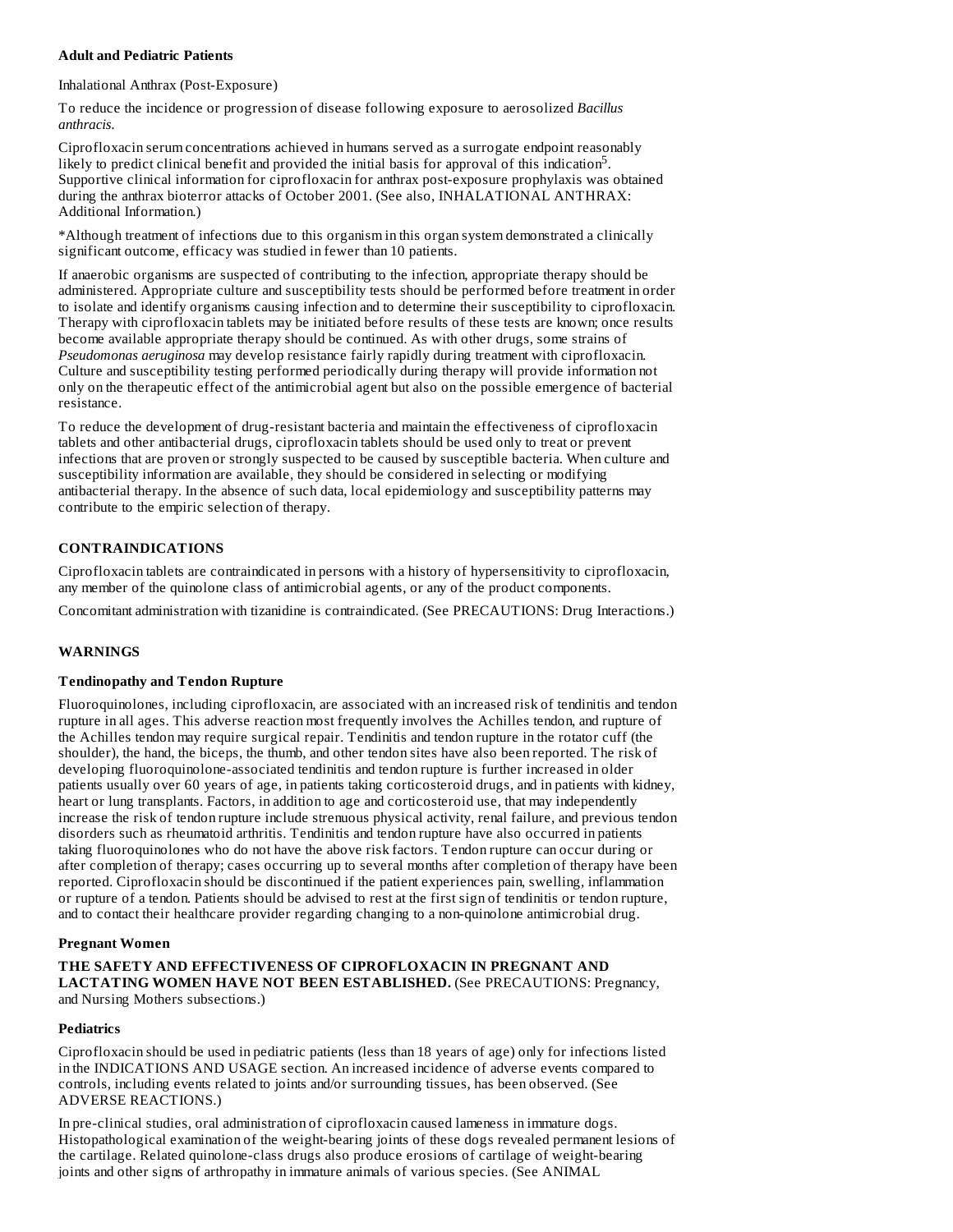# PHARMACOLOGY.)

## **Cytochrome P450 (CYP450)**

Ciprofloxacin is an inhibitor of the hepatic CYP1A2 enzyme pathway. Coadministration of ciprofloxacin and other drugs primarily metabolized by CYP1A2 (e.g. theophylline, methylxanthines, tizanidine) results in increased plasma concentrations of the coadministered drug and could lead to clinically significant pharmacodynamic side effects of the coadministered drug.

### **Central Nervous System Disorders**

Convulsions, increased intracranial pressure, and toxic psychosis have been reported in patients receiving quinolones, including ciprofloxacin. Ciprofloxacin may also cause central nervous system (CNS) events including: dizziness, confusion, tremors, hallucinations, depression, and, rarely, suicidal thoughts or acts. These reactions may occur following the first dose. If these reactions occur in patients receiving ciprofloxacin, the drug should be discontinued and appropriate measures instituted. As with all quinolones, ciprofloxacin should be used with caution in patients with known or suspected CNS disorders that may predispose to seizures or lower the seizure threshold (e.g., severe cerebral arteriosclerosis, epilepsy), or in the presence of other risk factors that may predispose to seizures or lower the seizure threshold (e.g., certain drug therapy, renal dysfunction). (See PRECAUTIONS: General, Information for Patients, Drug Interactions and ADVERSE REACTIONS.)

## **Theophylline**

### **SERIOUS AND FATAL REACTIONS HAVE BEEN REPORTED IN PATIENTS RECEIVING CONCURRENT ADMINISTRATION OF CIPROFLOXACIN AND THEOPHYLLINE**. These

reactions have included cardiac arrest, seizure, status epilepticus, and respiratory failure. Although similar serious adverse effects have been reported in patients receiving theophylline alone, the possibility that these reactions may be potentiated by ciprofloxacin cannot be eliminated. If concomitant use cannot be avoided, serum levels of theophylline should be monitored and dosage adjustments made as appropriate.

## **Hypers ensitivity Reactions**

Serious and occasionally fatal hypersensitivity (anaphylactic) reactions, some following the first dose, have been reported in patients receiving quinolone therapy. Some reactions were accompanied by cardiovascular collapse, loss of consciousness, tingling, pharyngeal or facial edema, dyspnea, urticaria, and itching. Only a few patients had a history of hypersensitivity reactions. Serious anaphylactic reactions require immediate emergency treatment with epinephrine. Oxygen, intravenous steroids, and airway management, including intubation, should be administered as indicated.

Other serious and sometimes fatal events, some due to hypersensitivity, and some due to uncertain etiology, have been reported rarely in patients receiving therapy with quinolones, including ciprofloxacin. These events may be severe and generally occur following the administration of multiple doses. Clinical manifestations may include one or more of the following:

- fever, rash, or severe dermatologic reactions (e.g., toxic epidermal necrolysis, Stevens-Johnson Syndrome);
- vasculitis; arthralgia; myalgia; serum sickness;
- allergic pneumonitis;
- interstitial nephritis; acute renal insufficiency or failure;
- hepatitis; jaundice; acute hepatic necrosis or failure;
- anemia, including hemolytic and aplastic; thrombocytopenia, including thrombotic thrombocytopenic purpura; leukopenia; agranulocytosis; pancytopenia; and/or other hematologic abnormalities.

The drug should be discontinued immediately at the first appearance of a skin rash, jaundice, or any other sign of hypersensitivity and supportive measures instituted. (See PRECAUTIONS: Information for Patients and ADVERSE REACTIONS.)

## **Ps eudomembranous Colitis**

*Clostridium difficile* associated diarrhea (CDAD) has been reported with use of nearly all antibacterial agents, including ciprofloxacin, and may range in severity from mild diarrhea to fatal colitis. Treatment with antibacterial agents alters the normal flora of the colon leading to overgrowth of *C. difficile.*

*C. difficile* produces toxins A and B which contribute to the development of CDAD. Hypertoxin producing strains of *C. difficile* cause increased morbidity and mortality, as these infections can be refractory to antimicrobial therapy and may require colectomy. CDAD must be considered in all patients who present with diarrhea following antibiotic use. Careful medical history is necessary since CDAD has been reported to occur over two months after the administration of antibacterial agents.

If CDAD is suspected or confirmed, ongoing antibiotic use not directed against *C. difficile* may need to be discontinued. Appropriate fluid and electrolyte management, protein supplementation, antibiotic treatment of *C. difficile*, and surgical evaluation should be instituted as clinically indicated.

## **Peripheral Neuropathy**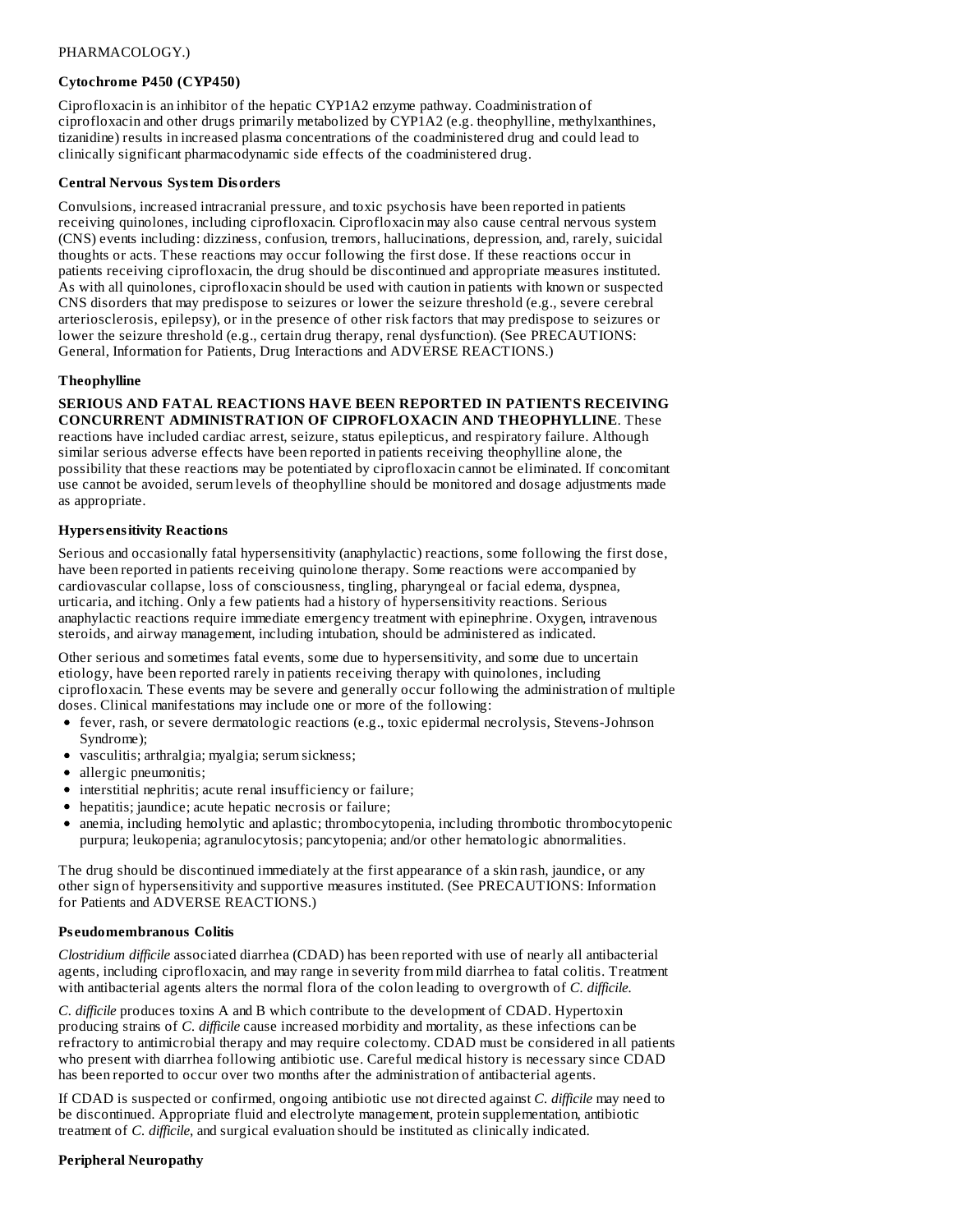Rare cases of sensory or sensorimotor axonal polyneuropathy affecting small and/or large axons resulting in paresthesias, hypoesthesias, dysesthesias and weakness have been reported in patients receiving quinolones, including ciprofloxacin. Ciprofloxacin should be discontinued if the patient experiences symptoms of neuropathy including pain, burning, tingling, numbness, and/or weakness, or is found to have deficits in light touch, pain, temperature, position sense, vibratory sensation, and/or motor strength in order to prevent the development of an irreversible condition.

## **Syphilis**

Ciprofloxacin has not been shown to be effective in the treatment of syphilis. Antimicrobial agents used in high dose for short periods of time to treat gonorrhea may mask or delay the symptoms of incubating syphilis. All patients with gonorrhea should have a serologic test for syphilis at the time of diagnosis. Patients treated with ciprofloxacin should have a follow-up serologic test for syphilis after 3 months.

# **PRECAUTIONS**

## **General**

Crystals of ciprofloxacin have been observed rarely in the urine of human subjects but more frequently in the urine of laboratory animals, which is usually alkaline. (See ANIMAL PHARMACOLOGY.) Crystalluria related to ciprofloxacin has been reported only rarely in humans because human urine is usually acidic. Alkalinity of the urine should be avoided in patients receiving ciprofloxacin. Patients should be well hydrated to prevent the formation of highly concentrated urine.

# **Central Nervous System**

Quinolones, including ciprofloxacin, may also cause central nervous system (CNS) events, including: nervousness, agitation, insomnia, anxiety, nightmares or paranoia. (See WARNINGS, PRECAUTIONS: Information for Patients and Drug Interactions.)

## **Renal Impairment**

Alteration of the dosage regimen is necessary for patients with impairment of renal function. (See DOSAGE AND ADMINISTRATION.)

# **Photos ensitivity/Phototoxicity**

Moderate to severe photosensitivity/phototoxicity reactions, the latter of which may manifest as exaggerated sunburn reactions (e.g., burning, erythema, exudation, vesicles, blistering, edema) involving areas exposed to light (typically the face, "V" area of the neck, extensor surfaces of the forearms, dorsa of the hands), can be associated with the use of quinolones after sun or UV light exposure. Therefore, excessive exposure to these sources of light should be avoided. Drug therapy should be discontinued if phototoxicity occurs. (See ADVERSE REACTIONS: Post-Marketing Adverse Events.)

As with any potent drug, periodic assessment of organ system functions, including renal, hepatic, and hematopoietic function, is advisable during prolonged therapy.

Prescribing ciprofloxacin tablets in the absence of a proven or strongly suspected bacterial infection or a prophylactic indication is unlikely to provide benefit to the patient and increases the risk of the development of drug-resistant bacteria.

# **Information for Patients**

Patients should be advised:

- to contact their healthcare provider if they experience pain, swelling, or inflammation of a tendon, or weakness or inability to use one of their joints; rest and refrain from exercise; and discontinue ciprofloxacin treatment. The risk of severe tendon disorder with fluoroquinolones is higher in older patients usually over 60 years of age, in patients taking corticosteroid drugs, and in patients with kidney, heart or lung transplants.
- that antibacterial drugs including ciprofloxacin tablets should only be used to treat bacterial infections. They do not treat viral infections (e.g., the common cold). When ciprofloxacin tablets are prescribed to treat a bacterial infection, patients should be told that although it is common to feel better early in the course of therapy, the medication should be taken exactly as directed. Skipping doses or not completing the full course of therapy may (1) decrease the effectiveness of the immediate treatment and (2) increase the likelihood that bacteria will develop resistance and will not be treatable by ciprofloxacin tablets or other antibacterial drugs in the future.
- that ciprofloxacin may be taken with or without meals and to drink fluids liberally. As with other quinolones, concurrent administration of ciprofloxacin with magnesium/aluminum antacids, or  $\frac{1}{2}$  sucralfate, Videx<sup>®</sup> (didanosine) chewable/buffered tablets or pediatric powder, other highly buffered drugs,or with other products containing calcium, iron or zinc should be avoided. Ciprofloxacin may be taken 2 hours before or 6 hours after taking these products. Ciprofloxacin should not be taken with dairy products (like milk or yogurt) or calcium-fortified juices alone since absorption of ciprofloxacin may be significantly reduced; however, ciprofloxacin may be taken with a meal that contains these products.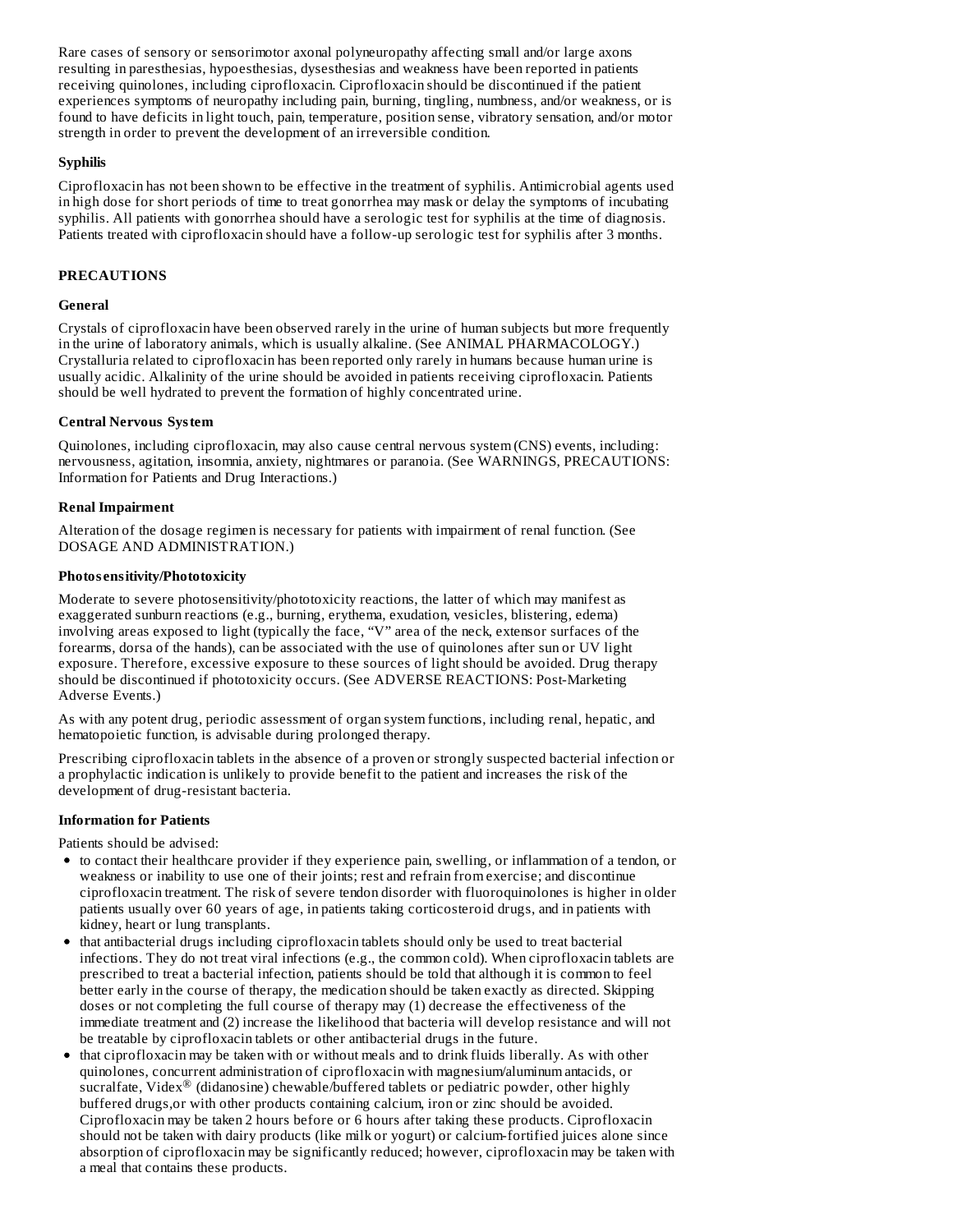- that ciprofloxacin may be associated with hypersensitivity reactions, even following a single dose, and to discontinue the drug at the first sign of a skin rash or other allergic reaction.
- that photosensitivity/phototoxicity has been reported in patients receiving quinolones. Patients should minimize or avoid exposure to natural or artificial sunlight (tanning beds or UVA/B treatment) while taking quinolones. If patients need to be outdoors while using quinolones, they should wear loose-fitting clothes that protect skin from sun exposure and discuss other sun protection measures with their physician. If a sunburn-like reaction or skin eruption occurs, patients should contact their physician.
- that peripheral neuropathies have been associated with ciprofloxacin use. If symptoms of peripheral neuropathy including pain, burning, tingling, numbness and/or weakness develop, they should discontinue treatment and contact their physicians.
- that ciprofloxacin may cause dizziness and lightheadedness; therefore, patients should know how they react to this drug before they operate an automobile or machinery or engage in activities requiring mental alertness or coordination.
- that ciprofloxacin increases the effects of tizanidine (Zanaflex $^{\circledR}$  ). Patients should not use ciprofloxacin if they are already taking tizanidine.
- that ciprofloxacin may increase the effects of theophylline and caffeine. There is a possibility of caffeine accumulation when products containing caffeine are consumed while taking quinolones.
- that convulsions have been reported in patients receiving quinolones, including ciprofloxacin, and to notify their physician before taking this drug if there is a history of this condition.
- that ciprofloxacin has been associated with an increased rate of adverse events involving joints and surrounding tissue structures (like tendons) in pediatric patients (less than 18 years of age). Parents should inform their child's physician if the child has a history of joint-related problems before taking this drug. Parents of pediatric patients should also notify their child's physician of any jointrelated problems that occur during or following ciprofloxacin therapy. (See WARNINGS, PRECAUTIONS: Pediatric Use and ADVERSE REACTIONS.)
- that diarrhea is a common problem caused by antibiotics which usually ends when the antibiotic is discontinued. Sometimes after starting treatment with antibiotics, patients can develop watery and bloody stools (with or without stomach cramps and fever) even as late as 2 or more months after having taken the last dose of the antibiotic. If this occurs, patients should contact their physician as soon as possible.

## **Drug Interactions**

In a pharmacokinetic study, systemic exposure of tizanidine (4 mg single dose) was significantly increased (C $_{\rm max}$  7-fold, AUC 10-fold) when the drug was given concomitantly with ciprofloxacin (500  $^{\circ}$ mg bid for 3 days). The hypotensive and sedative effects of tizanidine were also potentiated. Concomitant administration of tizanidine and ciprofloxacin is contraindicated.

As with some other quinolones, concurrent administration of ciprofloxacin with theophylline may lead to elevated serum concentrations of theophylline and prolongation of its elimination half-life. This may result in increased risk of theophylline-related adverse reactions. (See WARNINGS.) If concomitant use cannot be avoided, serum levels of theophylline should be monitored and dosage adjustments made as appropriate.

Some quinolones, including ciprofloxacin, have also been shown to interfere with the metabolism of caffeine. This may lead to reduced clearance of caffeine and a prolongation of its serum half-life.

Concurrent administration of a quinolone, including ciprofloxacin, with multivalent cation-containing products such as magnesium/aluminum antacids, sucralfate, Videx® (didanosine) chewable/buffered tablets or pediatric powder, other highly buffered drugs, or products containing calcium, iron, or zinc may substantially decrease its absorption, resulting in serum and urine levels considerably lower than desired. (See DOSAGE AND ADMINISTRATION for concurrent administration of these agents with ciprofloxacin.)

Histamine  $\rm H_2$ -receptor antagonists appear to have no significant effect on the bioavailability of ciprofloxacin.

Altered serum levels of phenytoin (increased and decreased) have been reported in patients receiving concomitant ciprofloxacin.

The concomitant administration of ciprofloxacin with the sulfonylurea glyburide has, on rare occasions, resulted in severe hypoglycemia.

Some quinolones, including ciprofloxacin, have been associated with transient elevations in serum creatinine in patients receiving cyclosporine concomitantly.

Quinolones, including ciprofloxacin, have been reported to enhance the effects of the oral anticoagulant warfarin or its derivatives. When these products are administered concomitantly, prothrombin time or other suitable coagulation tests should be closely monitored.

Probenecid interferes with renal tubular secretion of ciprofloxacin and produces an increase in the level of ciprofloxacin in the serum. This should be considered if patients are receiving both drugs concomitantly.

Renal tubular transport of methotrexate may be inhibited by concomitant administration of ciprofloxacin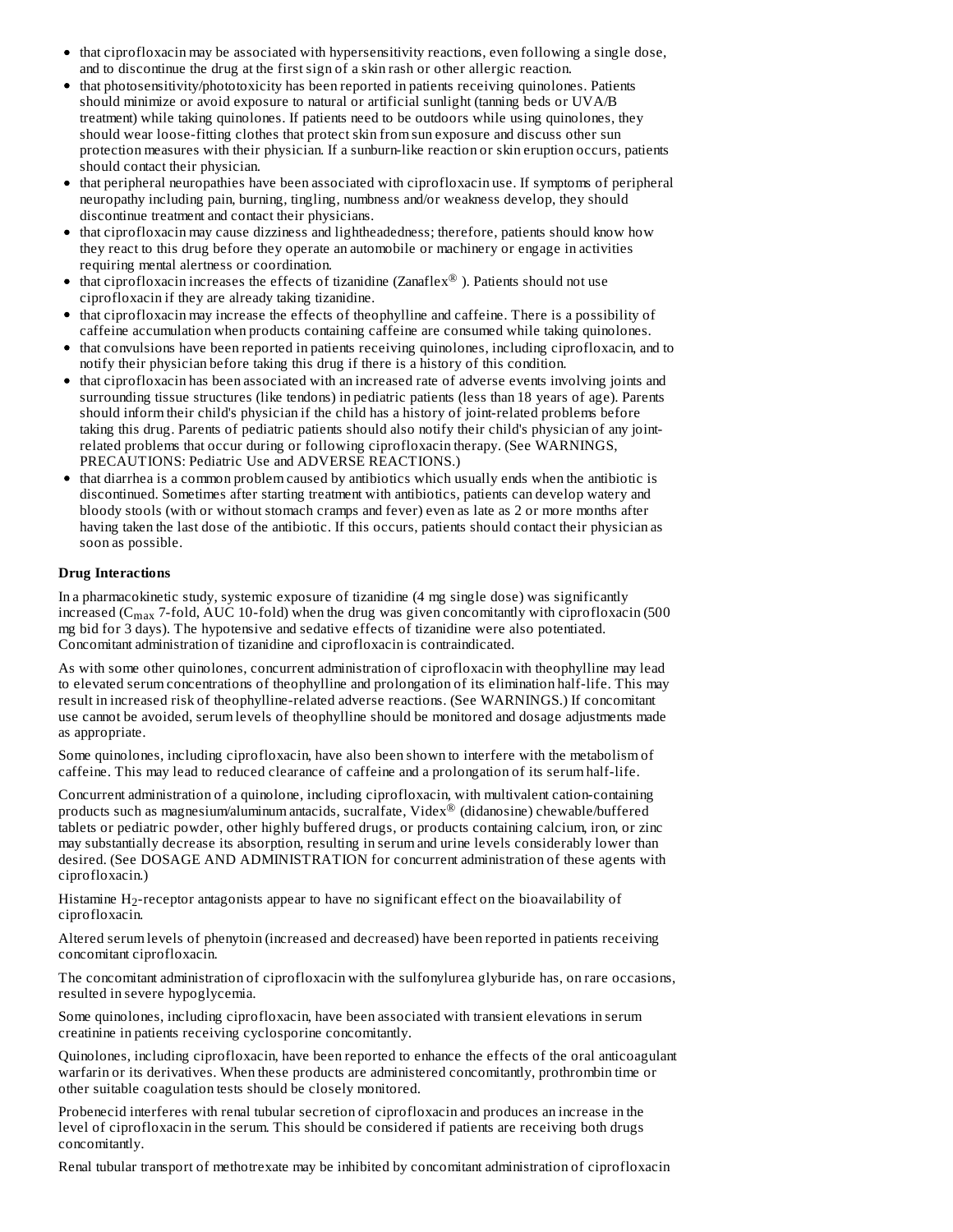potentially leading to increased plasma levels of methotrexate. This might increase the risk of methotrexate associated toxic reactions. Therefore, patients under methotrexate therapy should be carefully monitored when concomitant ciprofloxacin therapy is indicated.

Metoclopramide significantly accelerates the absorption of oral ciprofloxacin resulting in shorter time to reach maximum plasma concentrations. No significant effect was observed on the bioavailability of ciprofloxacin.

Non-steroidal anti-inflammatory drugs (but not acetyl salicylic acid) in combination of very high doses of quinolones have been shown to provoke convulsions in pre-clinical studies.

## **Carcinogenesis, Mutagenesis, Impairment of Fertility**

Eight *in vitro* mutagenicity tests have been conducted with ciprofloxacin, and the test results are listed below:

Salmonella/Microsome Test (Negative) *E. coli* DNA Repair Assay (Negative) Mouse Lymphoma Cell Forward Mutation Assay (Positive) Chinese Hamster  $V_{79}$  Cell HGPRT Test (Negative) Syrian Hamster Embryo Cell Transformation Assay (Negative) *Saccharomyces cerevisiae* Point Mutation Assay (Negative) *Saccharomyces cerevisiae* Mitotic Crossover and Gene Conversion Assay (Negative) Rat Hepatocyte DNA Repair Assay (Positive)

Thus, 2 of the 8 tests were positive, but results of the following 3 *in vivo* test systems gave negative results:

Rat Hepatocyte DNA Repair Assay Micronucleus Test (Mice) Dominant Lethal Test (Mice)

Long-term carcinogenicity studies in rats and mice resulted in no carcinogenic or tumorigenic effects due to ciprofloxacin at daily oral dose levels up to 250 and 750 mg/kg to rats and mice, respectively (approximately 1.7 and 2.5 times the highest recommended therapeutic dose based upon mg/m<sup>2</sup>).

Results from photo co-carcinogenicity testing indicate that ciprofloxacin does not reduce the time to appearance of UV-induced skin tumors as compared to vehicle control. Hairless (Skh-1) mice were exposed to UVA light for 3.5 hours five times every 2 weeks for up to 78 weeks while concurrently being administered ciprofloxacin. The time to development of the first skin tumors was 50 weeks in mice treated concomitantly with UVA and ciprofloxacin (mouse dose approximately equal to maximum recommended human dose based upon mg/m $^2$ ), as opposed to 34 weeks when animals were treated with both UVA and vehicle. The times to development of skin tumors ranged from 16 to 32 weeks in mice treated concomitantly with UVA and other quinolones. 4

In this model, mice treated with ciprofloxacin alone did not develop skin or systemic tumors. There are no data from similar models using pigmented mice and/or fully haired mice. The clinical significance of these findings to humans is unknown.

Fertility studies performed in rats at oral doses of ciprofloxacin up to 100 mg/kg (approximately 0.7 times the highest recommended therapeutic dose based upon mg/m<sup>2</sup>) revealed no evidence of impairment.

# **Pregnancy**

Teratogenic Effects. Pregnancy Category C

There are no adequate and well controlled studies in pregnant women. An expert review of published data on experiences with ciprofloxacin use during pregnancy by TERIS - the Teratogen Information System - concluded that therapeutic doses during pregnancy are unlikely to pose a substantial teratogenic risk (quantity and quality of data=fair), but the data are insufficient to state that there is no risk. 8

A controlled prospective observational study followed 200 women exposed to fluoroquinolones (52.5% exposed to ciprofloxacin and 68% first trimester exposures) during gestation.<sup>9</sup> In utero exposure to fluoroquinolones during embryogenesis was not associated with increased risk of major malformations. The reported rates of major congenital malformations were 2.2% for the fluoroquinolone group and 2.6% for the control group (background incidence of major malformations is 1% to 5%). Rates of spontaneous abortions, prematurity and low birth weight did not differ between the groups and there were no clinically significant musculoskeletal dysfunctions up to one year of age in the ciprofloxacin exposed children.

Another prospective follow-up study reported on 549 pregnancies with fluoroquinolone exposure (93% first trimester exposures).<sup>10</sup> There were 70 ciprofloxacin exposures, all within the first trimester. The malformation rates among live-born babies exposed to ciprofloxacin and to fluoroquinolones overall were both within background incidence ranges. No specific patterns of congenital abnormalities were found. The study did not reveal any clear adverse reactions due to *in utero* exposure to ciprofloxacin.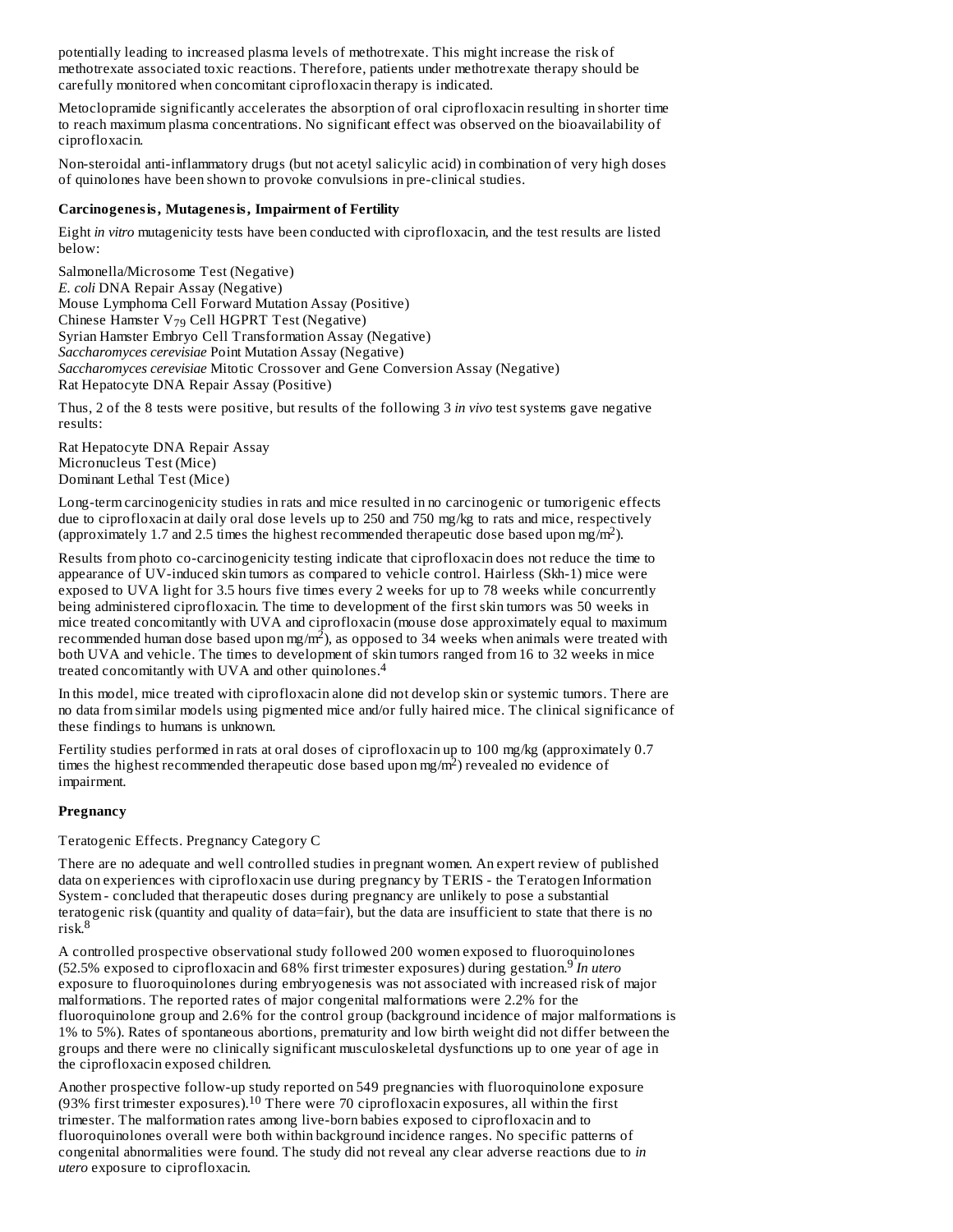No differences in the rates of prematurity, spontaneous abortions, or birth weight were seen in women exposed to ciprofloxacin during pregnancy.<sup>8,9</sup> However, these small post-marketing epidemiology studies, of which most experience is from short term, first trimester exposure, are insufficient to evaluate the risk for less common defects or to permit reliable and definitive conclusions regarding the safety of ciprofloxacin in pregnant women and their developing fetuses. Ciprofloxacin should not be used during pregnancy unless the potential benefit justifies the potential risk to both fetus and mother (see WARNINGS).

Reproduction studies have been performed in rats and mice using oral doses up to 100 mg/kg (0.6 and 0.3 times the maximum daily human dose based upon body surface area, respectively) and have revealed no evidence of harm to the fetus due to ciprofloxacin. In rabbits, oral ciprofloxacin dose levels of 30 and 100 mg/kg (approximately 0.4 and 1.3 times the highest recommended therapeutic dose based upon  $mg/m<sup>2</sup>$ ) produced gastrointestinal toxicity resulting in maternal weight loss and an increased incidence of abortion, but no teratogenicity was observed at either dose level. After intravenous administration of doses up to 20 mg/kg (approximately 0.3 times the highest recommended therapeutic dose based upon  $mg/m<sup>2</sup>$ ) no maternal toxicity was produced and no embryotoxicity or teratogenicity was observed. (See WARNINGS.)

# **Nursing Mothers**

Ciprofloxacin is excreted in human milk. The amount of ciprofloxacin absorbed by the nursing infant is unknown. Because of the potential for serious adverse reactions in infants nursing from mothers taking ciprofloxacin, a decision should be made whether to discontinue nursing or to discontinue the drug, taking into account the importance of the drug to the mother.

# **Pediatric Us e**

Ciprofloxacin, like other quinolones, causes arthropathy and histological changes in weight-bearing joints of juvenile animals resulting in lameness. (See ANIMAL PHARMACOLOGY.)

## Inhalational Anthrax (Post-Exposure)

Ciprofloxacin is indicated in pediatric patients for inhalational anthrax (post-exposure). The risk-benefit assessment indicates that administration of ciprofloxacin to pediatric patients is appropriate. For information regarding pediatric dosing in inhalational anthrax (post-exposure), see DOSAGE AND ADMINISTRATION and INHALATIONAL ANTHRAX: Additional Information.

## Complicated Urinary Tract Infection and Pyelonephritis

Ciprofloxacin is indicated for the treatment of complicated urinary tract infections and pyelonephritis due to *Escherichia coli.* Although effective in clinical trials, ciprofloxacin is not a drug of first choice in the pediatric population due to an increased incidence of adverse events compared to the controls, including events related to joints and/or surrounding tissues. The rates of these events in pediatric patients with complicated urinary tract infection and pyelonephritis within 6 weeks of follow-up were 9.3% (31/335) vs. 6% (21/349) for control agents. The rates of these events occurring at any time up to the one year follow-up were 13.7% (46/335) and 9.5% (33/349), respectively. The rate of all adverse events regardless of drug relationship at 6 weeks was 41% (138/335) in the ciprofloxacin arm compared to 31% (109/349) in the control arm. (See ADVERSE REACTIONS and CLINICAL STUDIES.)

## Cystic Fibrosis

Short-term safety data from a single trial in pediatric cystic fibrosis patients are available. In a randomized, double-blind clinical trial for the treatment of acute pulmonary exacerbations in cystic fibrosis patients (ages 5 to 17 years), 67 patients received ciprofloxacin I.V. 10 mg/kg/dose q8h for one week followed by ciprofloxacin tablets 20 mg/kg/dose q12h to complete 10 to 21 days treatment and 62 patients received the combination of ceftazidime I.V. 50 mg/kg/dose q8h and tobramycin I.V. 3 mg/kg/dose q8h for a total of 10 to 21 days. Patients less than 5 years of age were not studied. Safety monitoring in the study included periodic range of motion examinations and gait assessments by treatment-blinded examiners. Patients were followed for an average of 23 days after completing treatment (range 0 to 93 days). This study was not designed to determine long term effects and the safety of repeated exposure to ciprofloxacin.

Musculoskeletal adverse events in patients with cystic fibrosis were reported in 22% of the patients in the ciprofloxacin group and 21% in the comparison group. Decreased range of motion was reported in 12% of the subjects in the ciprofloxacin group and 16% in the comparison group. Arthralgia was reported in 10% of the patients in the ciprofloxacin group and 11% in the comparison group. Other adverse events were similar in nature and frequency between treatment arms. One of 67 patients developed arthritis of the knee 9 days after a 10 day course of treatment with ciprofloxacin. Clinical symptoms resolved, but an MRI showed knee effusion without other abnormalities 8 months after treatment. However, the relationship of this event to the patient's course of ciprofloxacin can not be definitively determined, particularly since patients with cystic fibrosis may develop arthralgias/arthritis as part of their underlying disease process.

### **Geriatric Us e**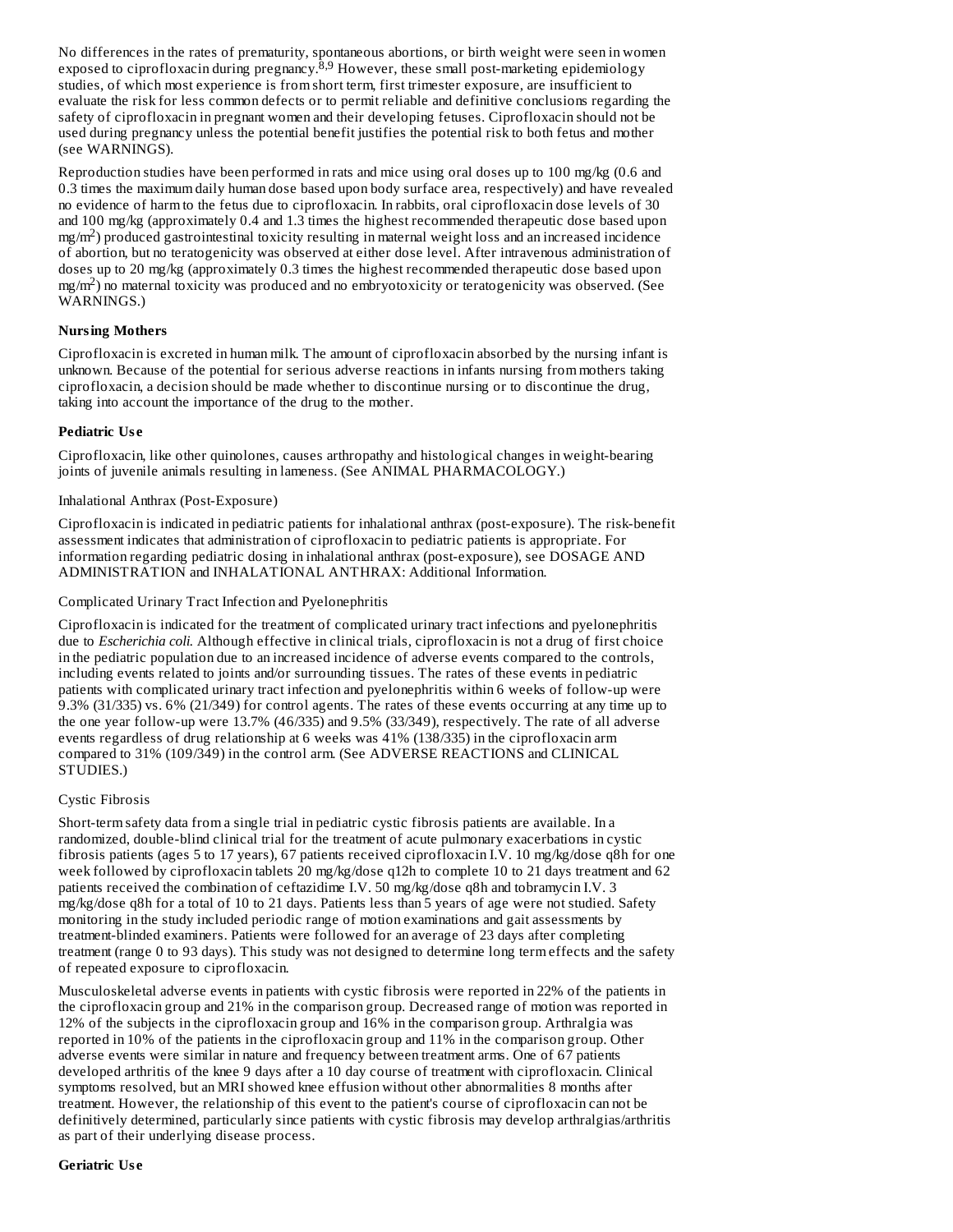Geriatric patients are at increased risk for developing severe tendon disorders including tendon rupture when being treated with a fluoroquinolone such as ciprofloxacin. This risk is further increased in patients receiving concomitant corticosteroid therapy. Tendinitis or tendon rupture can involve the Achilles, hand, shoulder, or other tendon sites and can occur during or after completion of therapy; cases occurring up to several months after fluoroquinolone treatment have been reported. Caution should be used when prescribing ciprofloxacin to elderly patients especially those on corticosteroids. Patients should be informed of this potential side effect and advised to discontinue ciprofloxacin and contact their healthcare provider if any symptoms of tendinitis or tendon rupture occur (See Boxed Warning, WARNINGS, and ADVERSE REACTIONS: Post-Marketing Adverse Event Reports).

In a retrospective analysis of 23 multiple-dose controlled clinical trials of ciprofloxacin encompassing over 3,500 ciprofloxacin treated patients, 25% of patients were greater than or equal to 65 years of age and 10% were greater than or equal to 75 years of age. No overall differences in safety or effectiveness were observed between these subjects and younger subjects, and other reported clinical experience has not identified differences in responses between the elderly and younger patients, but greater sensitivity of some older individuals on any drug therapy cannot be ruled out. Ciprofloxacin is known to be substantially excreted by the kidney, and the risk of adverse reactions may be greater in patients with impaired renal function. No alteration of dosage is necessary for patients greater than 65 years of age with normal renal function. However, since some older individuals experience reduced renal function by virtue of their advanced age, care should be taken in dose selection for elderly patients, and renal function monitoring may be useful in these patients. (See CLINICAL PHARMACOLOGY and DOSAGE AND ADMINISTRATION.)

In general, elderly patients may be more susceptible to drug-associated effects on the QT interval. Therefore, precaution should be taken when using ciprofloxacin with concomitant drugs that can result in prolongation of the QT interval (e.g., class IA or class III antiarrhythmics) or in patients with risk factors for Torsades de pointes (e.g., known QT prolongation, uncorrected hypokalemia).

## **ADVERSE REACTIONS**

### **Advers e Reactions in Adult Patients**

During clinical investigations with oral and parenteral ciprofloxacin, 49,038 patients received courses of the drug. Most of the adverse events reported were described as only mild or moderate in severity, abated soon after the drug was discontinued, and required no treatment. Ciprofloxacin was discontinued because of an adverse event in 1% of orally treated patients.

The most frequently reported drug related events, from clinical trials of all formulations, all dosages, all drug-therapy durations, and for all indications of ciprofloxacin therapy were nausea (2.5%), diarrhea (1.6%), liver function tests abnormal (1.3%), vomiting (1%), and rash (1%).

Additional medically important events that occurred in less than 1% of ciprofloxacin patients are listed below.

*Body as a Whole:* headache, abdominal pain/discomfort, foot pain, pain, pain in extremities

*Cardiovascular:* palpitation, atrial flutter, ventricular ectopy, syncope, hypertension, angina pectoris, myocardial infarction, cardiopulmonary arrest, cerebral thrombosis, phlebitis, tachycardia, migraine, hypotension

*Central Nervous System:* restlessness, dizziness, lightheadedness, insomnia, nightmares, hallucinations, manic reaction, irritability, tremor, ataxia, convulsive seizures, lethargy, drowsiness, weakness, malaise, anorexia, phobia, depersonalization, depression, paresthesia, abnormal gait, grand mal convulsion

*Gastrointestinal:* painful oral mucosa, oral candidiasis, dysphagia, intestinal perforation, gastrointestinal bleeding, cholestatic jaundice, hepatitis

*Hemic/Lymphatic:* lymphadenopathy, petechia

*Metabolic/Nutritional:* amylase increase, lipase increase

*Musculoskeletal:* arthralgia or back pain, joint stiffness, achiness, neck or chest pain, flare up of gout

*Renal/Urogenital:* interstitial nephritis, nephritis, renal failure, polyuria, urinary retention, urethral bleeding, vaginitis, acidosis, breast pain

*Respiratory:* dyspnea, epistaxis, laryngeal or pulmonary edema, hiccough, hemoptysis, bronchospasm, pulmonary embolism

*Skin/Hypersensitivity:* allergic reaction,pruritus, urticaria, photosensitivity/phototoxicity reaction, flushing, fever, chills, angioedema, edema of the face, neck, lips, conjunctivae or hands, cutaneous candidiasis, hyperpigmentation, erythema nodosum, sweating

*Special Senses:* blurred vision, disturbed vision (change in color perception, overbrightness of lights), decreased visual acuity, diplopia, eye pain, tinnitus, hearing loss, bad taste, chromatopsia

In several instances nausea, vomiting, tremor, irritability, or palpitation were judged by investigators to be related to elevated serum levels of theophylline possibly as a result of drug interaction with ciprofloxacin.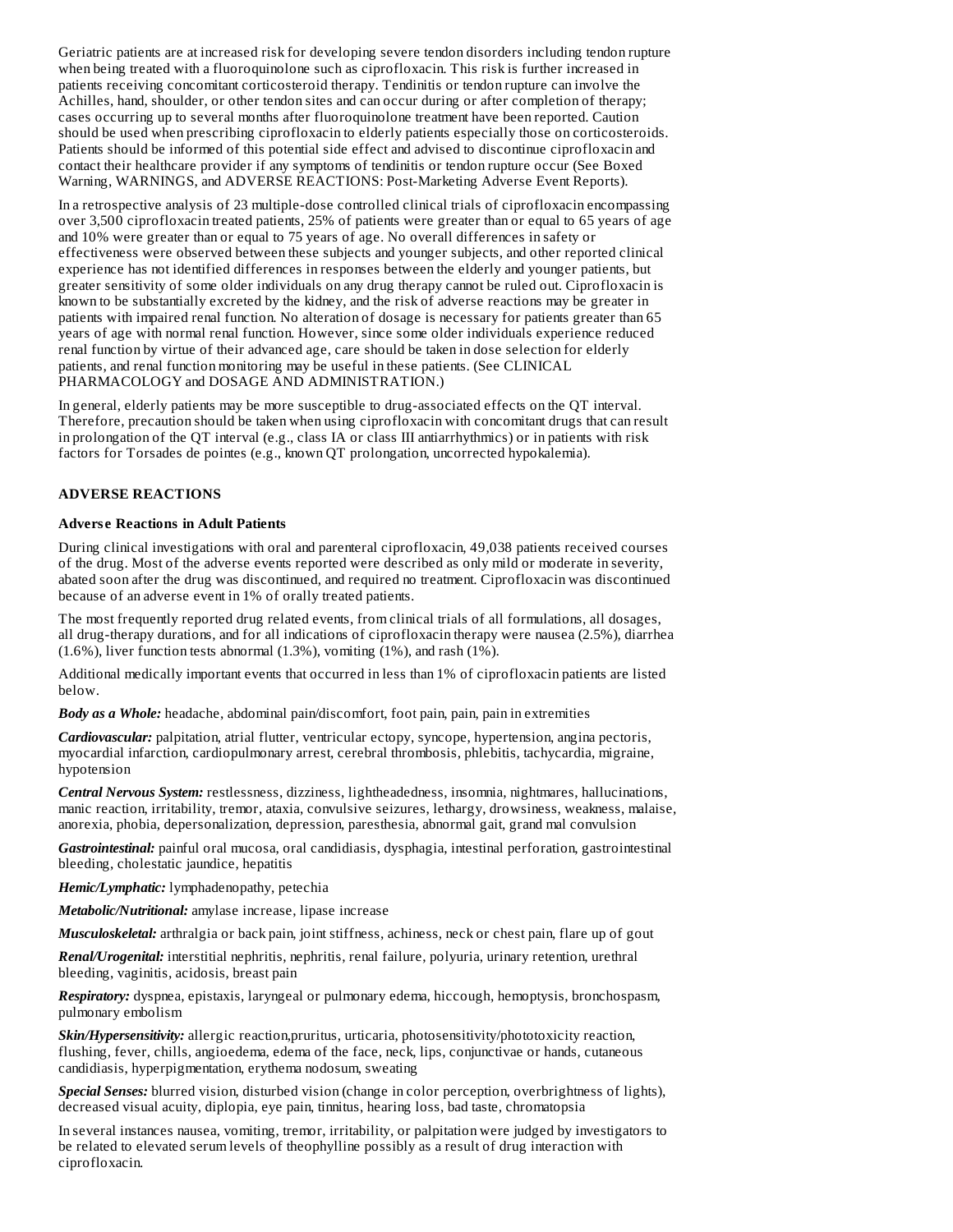In randomized, double-blind controlled clinical trials comparing ciprofloxacin tablets (500 mg BID) to cefuroxime axetil (250 mg to 500 mg BID) and to clarithromycin (500 mg BID) in patients with respiratory tract infections, ciprofloxacin demonstrated a CNS adverse event profile comparable to the control drugs.

## **Advers e Reactions in Pediatric Patients**

Ciprofloxacin, administered I.V. and /or orally, was compared to a cephalosporin for treatment of complicated urinary tract infections (cUTI) or pyelonephritis in pediatric patients 1 to 17 years of age (mean age of  $6 \pm 4$  years). The trial was conducted in the U.S., Canada, Argentina, Peru, Costa Rica, Mexico, South Africa, and Germany. The duration of therapy was 10 to 21 days (mean duration of treatment was 11 days with a range of 1 to 88 days). The primary objective of the study was to assess musculoskeletal and neurological safety within 6 weeks of therapy and through one year of follow-up in the 335 ciprofloxacin- and 349 comparator-treated patients enrolled.

An Independent Pediatric Safety Committee (IPSC) reviewed all cases of musculoskeletal adverse events as well as all patients with an abnormal gait or abnormal joint exam (baseline or treatmentemergent). These events were evaluated in a comprehensive fashion and included such conditions as arthralgia, abnormal gait, abnormal joint exam, joint sprains, leg pain, back pain, arthrosis, bone pain, pain, myalgia, arm pain, and decreased range of motion in a joint. The affected joints included: knee, elbow, ankle, hip, wrist, and shoulder. Within 6 weeks of treatment initiation, the rates of these events were 9.3% (31/335) in the ciprofloxacin-treated group vs. 6% (21/349) in comparator-treated patients. The majority of these events were mild or moderate in intensity. All musculoskeletal events occurring by 6 weeks resolved (clinical resolution of signs and symptoms), usually within 30 days of end of treatment. Radiological evaluations were not routinely used to confirm resolution of the events. The events occurred more frequently in ciprofloxacin-treated patients than control patients, regardless of whether they received I.V. or oral therapy. Ciprofloxacin-treated patients were more likely to report more than one event and on more than one occasion compared to control patients. These events occurred in all age groups and the rates were consistently higher in the ciprofloxacin group compared to the control group. At the end of one year, the rate of these events reported at any time during that period was 13.7% (46/335) in the ciprofloxacin-treated group vs. 9.5% (33/349) comparator-treated patients.

An adolescent female discontinued ciprofloxacin for wrist pain that developed during treatment. An MRI performed 4 weeks later showed a tear in the right ulnar fibrocartilage. A diagnosis of overuse syndrome secondary to sports activity was made, but a contribution from ciprofloxacin cannot be excluded. The patient recovered by 4 months without surgical intervention.

|                                | Ciprofloxacin  | Comparator         |
|--------------------------------|----------------|--------------------|
| All Patients (within 6 weeks)  | 31/335 (9.3%)  | 21/349 (6%)        |
| 95% Confidence Interval        |                | $(-0.8\%, +7.2\%)$ |
| Age Group                      |                |                    |
| $\geq$ 12 months < 24 months   | $1/36(2.8\%)$  | 0/41               |
| $\geq$ 2 years $\leq$ 6 years  | 5/124(4%)      | 3/118(2.5%)        |
| $\geq 6$ years $\leq 12$ years | 18/143 (12.6%) | 12/153 (7.8%)      |
| $\geq$ 12 years to 17 years    | 7/32 (21.9%)   | 6/37(16.2%)        |
|                                |                |                    |
| All Patients (within 1 year)   | 46/335 (13.7%) | 33/349 (9.5%)      |
| 95% Confidence Interval*       |                | $(-0.6\%, +9.1\%)$ |

### **Findings Involving Joint or Peri-articular Tissues as Ass ess ed by the IPSC**

The incidence rates of neurological events within 6 weeks of treatment initiation were 3% (9/335) in the ciprofloxacin group vs. 2% (7/349) in the comparator group and included dizziness, nervousness, insomnia, and somnolence.

In this trial, the overall incidence rates of adverse events regardless of relationship to study drug and within 6 weeks of treatment initiation were 41% (138/335) in the ciprofloxacin group vs. 31% (109/349) in the comparator group. The most frequent events were gastrointestinal: 15% (50/335) of ciprofloxacin patients compared to 9% (31/349) of comparator patients. Serious adverse events were seen in 7.5% (25/335) of ciprofloxacin-treated patients compared to 5.7% (20/349) of control patients. Discontinuation of drug due to an adverse event was observed in 3% (10/335) of ciprofloxacin-treated patients vs. 1.4% (5/349) of comparator patients. Other adverse events that occurred in at least 1% of ciprofloxacin patients were diarrhea 4.8%, vomiting 4.8%, abdominal pain 3.3%, accidental injury 3%, rhinitis 3%, dyspepsia 2.7%, nausea 2.7%, fever 2.1%, asthma 1.8% and rash 1.8%.

In addition to the events reported in pediatric patients in clinical trials, it should be expected that events reported in adults during clinical trials or post-marketing experience may also occur in pediatric patients.

## **Post-Marketing Advers e Events Reports**

The following adverse events have been reported from worldwide marketing experience with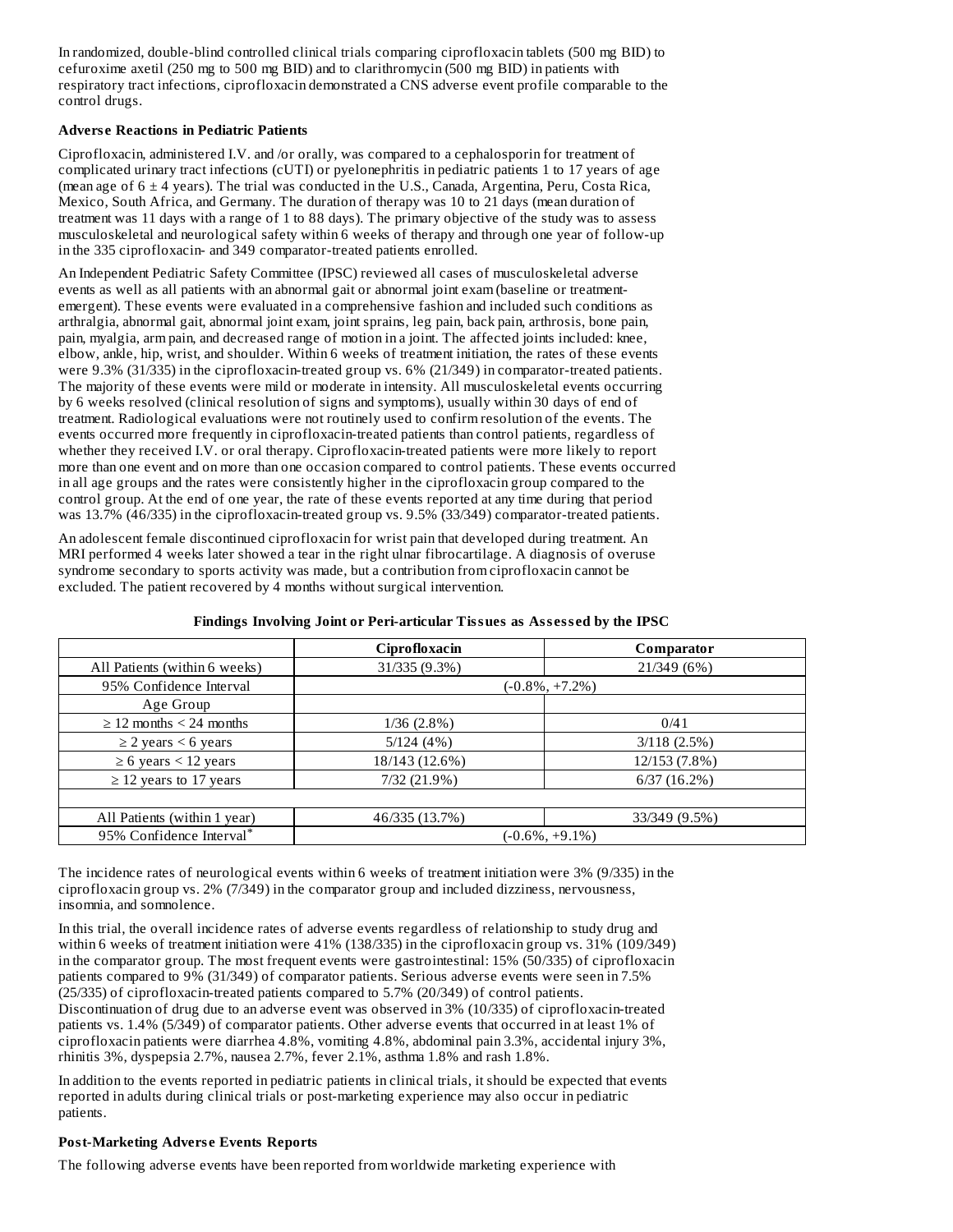quinolones, including ciprofloxacin. Because these events are reported voluntarily from a population of uncertain size, it is not always possible to reliably estimate their frequency or establish a causal relationship to drug exposure. Decisions to include these events in labeling are typically based on one or more of the following factors: (1) seriousness of the event, (2) frequency of the reporting, or (3) strength of causal connection to the drug.

Agitation, agranulocytosis, albuminuria, anaphylactic reactions (including life-threatening anaphylactic shock), anosmia, candiduria, cholesterol elevation (serum), confusion, constipation, delirium, dyspepsia, dysphagia, erythema multiforme, exfoliative dermatitis, fixed eruption, flatulence, glucose elevation (blood), hemolytic anemia, hepatic failure (including fatal cases), hepatic necrosis, hyperesthesia, hypertonia, hypesthesia, hypotension (postural), jaundice, marrow depression (life threatening), methemoglobinemia, moniliasis (oral, gastrointestinal, vaginal), myalgia, myasthenia, myasthenia gravis (possible exacerbation), myoclonus, nystagmus, pancreatitis, pancytopenia (life threatening or fatal outcome), peripheral neuropathy, phenytoin alteration (serum), photosensitivity/phototoxicity reaction, potassium elevation (serum), prothrombin time prolongation or decrease, pseudomembranous colitis (The onset of pseudomembranous colitis symptoms may occur during or after antimicrobial treatment.), psychosis (toxic), renal calculi, serum sickness like reaction, Stevens-Johnson Syndrome, taste loss, tendinitis, tendon rupture, torsade de pointes, toxic epidermal necrolysis (Lyell's Syndrome), triglyceride elevation (serum), twitching, vaginal candidiasis, and vasculitis. (See PRECAUTIONS.)

Adverse events were also reported by persons who received ciprofloxacin for anthrax post-exposure prophylaxis following the anthrax bioterror attacks of October 2001. (See also INHALATIONAL ANTHRAX: Additional Information.)

# **Advers e Laboratory Changes**

Changes in laboratory parameters listed as adverse events without regard to drug relationship are listed below:

*Hepatic:* Elevations of ALT (SGPT) (1.9%), AST (SGOT) (1.7%), alkaline phosphatase (0.8%), LDH (0.4%), serum bilirubin (0.3%).

*Hematologic:* Eosinophilia (0.6%), leukopenia (0.4%), decreased blood platelets (0.1%), elevated blood platelets (0.1%), pancytopenia (0.1%).

*Renal:* Elevations of serum creatinine (1.1%), BUN (0.9%), CRYSTALLURIA, CYLINDRURIA, AND HEMATURIA HAVE BEEN REPORTED.

Other changes occurring in less than 0.1% of courses were: elevation of serum gammaglutamyl transferase, elevation of serum amylase, reduction in blood glucose, elevated uric acid, decrease in hemoglobin, anemia, bleeding diathesis, increase in blood monocytes, leukocytosis.

# **OVERDOSAGE**

In the event of acute overdosage, reversible renal toxicity has been reported in some cases. The stomach should be emptied by inducing vomiting or by gastric lavage. The patient should be carefully observed and given supportive treatment, including monitoring of renal function and administration of magnesium, aluminum, or calcium containing antacids which can reduce the absorption of ciprofloxacin. Adequate hydration must be maintained. Only a small amount of ciprofloxacin (< 10%) is removed from the body after hemodialysis or peritoneal dialysis.

Single doses of ciprofloxacin were relatively non-toxic via the oral route of administration in mice, rats, and dogs. No deaths occurred within a 14-day post treatment observation period at the highest oral doses tested; up to 5000 mg/kg in either rodent species, or up to 2500 mg/kg in the dog. Clinical signs observed included hypoactivity and cyanosis in both rodent species and severe vomiting in dogs. In rabbits, significant mortality was seen at doses of ciprofloxacin > 2500 mg/kg. Mortality was delayed in these animals, occurring 10 to 14 days after dosing.

In mice, rats, rabbits and dogs, significant toxicity including tonic/clonic convulsions was observed at intravenous doses of ciprofloxacin between 125 and 300 mg/kg.

## **DOSAGE AND ADMINISTRATION**

## **Adults**

Ciprofloxacin tablets should be administered orally to adults as described in the Dosage Guidelines table.

The determination of dosage for any particular patient must take into consideration the severity and nature of the infection, the susceptibility of the causative organism, the integrity of the patient's hostdefense mechanisms, and the status of renal function and hepatic function.

The duration of treatment depends upon the severity of infection. The usual duration is 7 to 14 days; however, for severe and complicated infections more prolonged therapy may be required. Ciprofloxacin should be administered at least 2 hours before or 6 hours after magnesium/aluminum antacids, or sucralfate, Videx $^{\circledR}$  (didanosine) chewable/buffered tablets or pediatric powder for oral solution, other highly buffered drugs,or other products containing calcium, iron or zinc.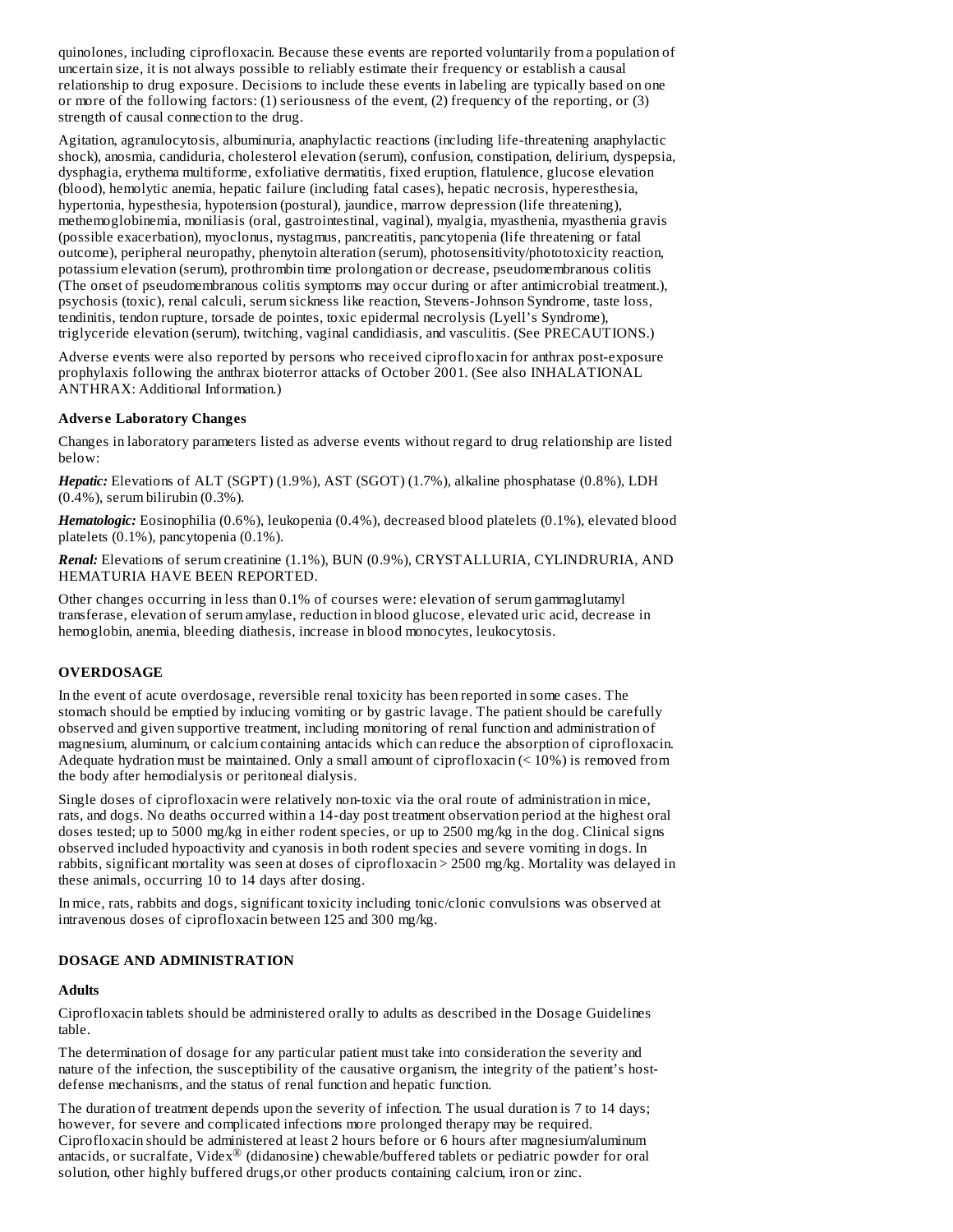### **ADULT DOSAGE GUIDELINES**

| Infection                                      | <b>Severity</b>      | Dose             | Frequency   | <b>Usual Durations</b> |
|------------------------------------------------|----------------------|------------------|-------------|------------------------|
| <b>Urinary Tract</b>                           | Acute Uncomplicated  | $250$ mg         | q 12 h      | 3 Days                 |
|                                                | Mild/Moderate        | $250 \text{ mg}$ | q 12 h      | 7 to 14 Days           |
|                                                | Severe/Complicated   | $500$ mg         | q 12 h      | 7 to 14 Days           |
| Chronic Bacterial<br>Prostatitis               | Mild/Moderate        | $500$ mg         | q 12 h      | 28 Days                |
| Lower Respiratory Tract                        | Mild/Moderate        | $500$ mg         | q 12 h      | 7 to 14 Days           |
|                                                | Severe/Complicated   | 750 mg           | q 12 h      | 7 to 14 Days           |
| <b>Acute Sinusitis</b>                         | Mild/Moderate        | $500$ mg         | q 12 h      | 10 Days                |
| Skin and Skin Structure                        | Mild/Moderate        | $500$ mg         | q 12 h      | 7 to 14 Days           |
|                                                | Severe/Complicated   | 750 mg           | q 12 h      | 7 to 14 Days           |
| Bone and Joint                                 | Mild/Moderate        | $500$ mg         | q 12 h      | $\geq$ 4 to 6 Weeks    |
|                                                | Severe/Complicated   | 750 mg           | q 12 h      | $\geq$ 4 to 6 Weeks    |
| Intra-Abdominal                                | Complicated          | $500$ mg         | q 12 h      | 7 to 14 Days           |
| Infectious Diarrhea                            | Mild/Moderate/Severe | $500$ mg         | q 12 h      | 5 to 7 Days            |
| Typhoid Fever                                  | Mild/Moderate        | $500$ mg         | q 12 h      | 10 Days                |
| Urethral and Cervical<br>Gonococcal Infections | Uncomplicated        | $250 \text{ mg}$ | Single Dose | Single Dose            |
| Inhalational Anthrax (post-<br>exposure)       |                      | $500$ mg         | q 12 h      | 60 Days                |

## **Conversion of I.V. to Oral Dosing in Adults**

Patients whose therapy is started with ciprofloxacin I.V. may be switched to ciprofloxacin tablets when clinically indicated at the discretion of the physician. (See CLINICAL PHARMACOLOGY and table below for the equivalent dosing regimens.)

### **Equivalent AUC Dosing Regimens**

| Ciprofloxacin Oral Dosage | Equivalent Ciprofloxacin I.V. Dosage |
|---------------------------|--------------------------------------|
| 250 mg Tablet q 12 h      | 200 mg I.V. q 12 h                   |
| 500 mg Tablet q 12 h      | 400 mg I.V. q 12 h                   |
| 750 mg Tablet q 12 h      | 400 mg I.V. q 8 h                    |

### **Adults with Impaired Renal Function**

Ciprofloxacin is eliminated primarily by renal excretion; however, the drug is also metabolized and partially cleared through the biliary system of the liver and through the intestine. These alternative pathways of drug elimination appear to compensate for the reduced renal excretion in patients with renal impairment. Nonetheless, some modification of dosage is recommended, particularly for patients with severe renal dysfunction. The following table provides dosage guidelines for use in patients with renal impairment:

### **RECOMMENDED STARTING AND MAINTENANCE DOSES FOR PATIENTS WITH IMPAIRED RENAL FUNCTION**

| Creatinine Clearance (mL/min) | <b>Dose</b>          |
|-------------------------------|----------------------|
| > 50                          | See Usual Dosage.    |
| 30 to 50                      | 250 to 500 mg q 12 h |
| 5 to 29                       | 250 to 500 mg q 18 h |
| Patients on hemodialysis or   | 250 to 500 mg q 24 h |
| Peritoneal dialysis           | (after dialysis)     |

When only the serum creatinine concentration is known, the following formula may be used to estimate creatinine clearance.

Men: Creatinine clearance (mL/min) =

Weight  $(kg)$  x  $(140 - age)$  $72x$  serum creatinine  $(mg/dL)$ 

Women: 0.85 x the value calculated for men.

The serum creatinine should represent a steady-state of renal function.

In patients with severe infections and severe renal impairment, a unit dose of 750 mg may be administered at the intervals noted above. Patients should be carefully monitored.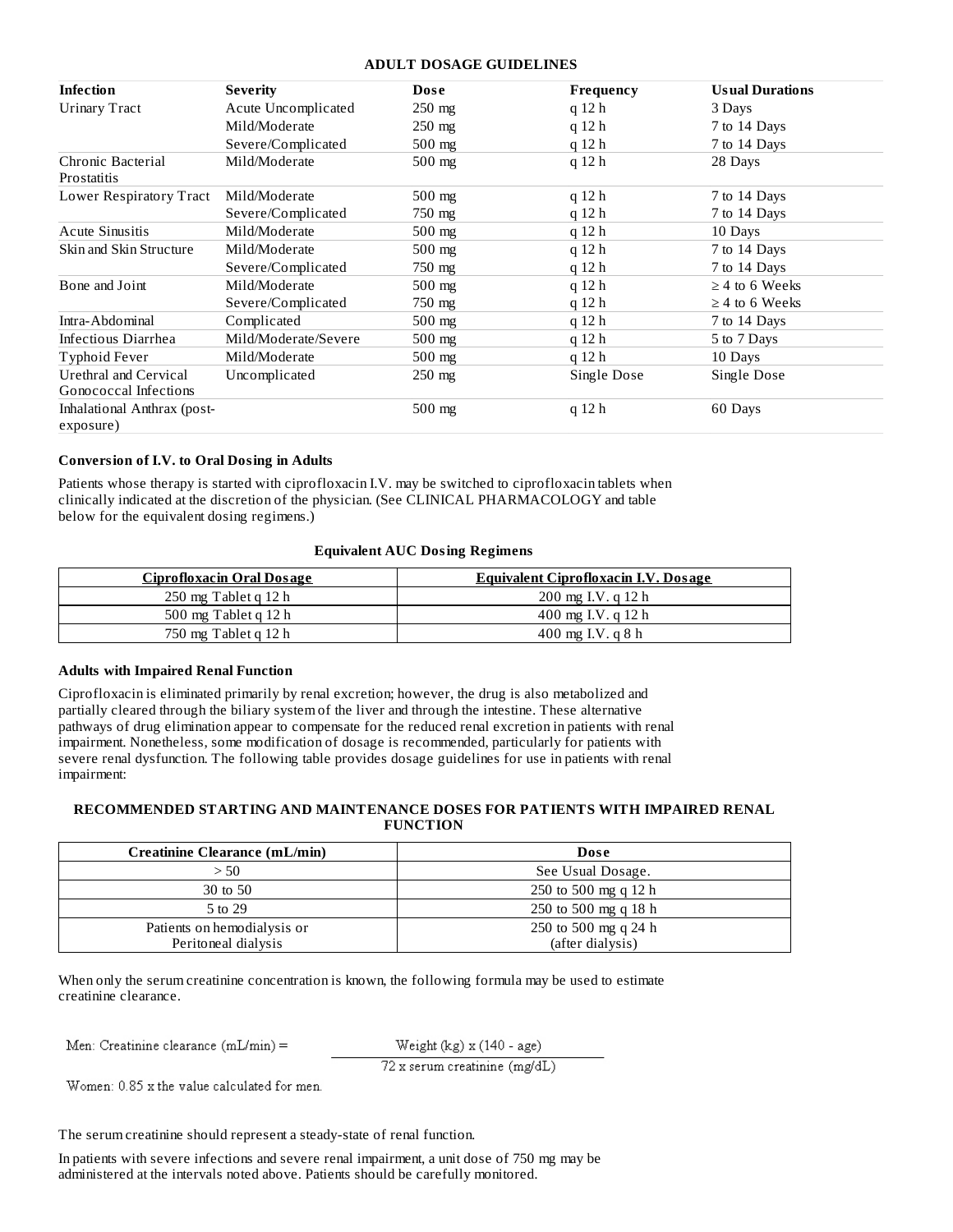## **Pediatrics**

Ciprofloxacin tablets should be administered orally as described in the Dosage Guidelines table. An increased incidence of adverse events compared to controls, including events related to joints and/or surrounding tissues, has been observed. (See ADVERSE REACTIONS and CLINICAL STUDIES.)

Dosing and initial route of therapy (i.e., I.V. or oral) for complicated urinary tract infection or pyelonephritis should be determined by the severity of the infection. In the clinical trial, pediatric patients with moderate to severe infection were initiated on 6 to 10 mg/kg I.V. every 8 hours and allowed to switch to oral therapy (10 to 20 mg/kg every 12 hours), at the discretion of the physician.

### **PEDIATRIC DOSAGE GUIDELINES**

| Infection                                         | Route of<br><b>Administration</b> | Dose $(mg/kg)$                                                                                              | Frequency      | <b>Total Duration</b> |
|---------------------------------------------------|-----------------------------------|-------------------------------------------------------------------------------------------------------------|----------------|-----------------------|
| Complicated Urinary<br>Tract or<br>Pyelonephritis | Intravenous                       | 6 to 10 mg/kg (maximum 400 mg per<br>dose; not to be exceeded even in<br>patients weighing $> 51$ kg)       | Every 8 hours  | 10 to 21 days         |
| (patients from 1 to 17<br>years of age)           | Oral                              | 10 mg/kg to 20 mg/kg (maximum 750 mg<br>per dose; not to be exceded even in<br>patients weighing $> 51$ kg) | Every 12 hours |                       |
| Inhalational Anthrax                              | Intravenous                       | 10 mg/kg (maximum 400 mg per dose)                                                                          | Every 12 hours | 60 days               |
| (Post-Exposure)                                   | Oral                              | 15 mg/kg (maximum 500 mg per dose)                                                                          | Every 12 hours |                       |

Pediatric patients with moderate to severe renal insufficiency were excluded from the clinical trial of complicated urinary tract infection and pyelonephritis. No information is available on dosing adjustments necessary for pediatric patients with moderate to severe renal insufficiency (i.e., creatinine clearance of  $< 50 \text{ mL/min} / 1.73 \text{ m}^2$ ).

## **HOW SUPPLIED**

Ciprofloxacin Tablets, USP are available containing 250 mg, 500 mg or 750 mg of ciprofloxacin as the hydrochloride salt.

The 250 mg tablets are white film-coated, round, unscored tablets debossed with **CF** above **250** on one side of the tablet and **G** on the other side. They are available as follows:

NDC 0378-7097-01 bottles of 100 tablets

NDC 0378-7097-05 bottles of 500 tablets

The 500 mg tablets are white film-coated, modified capsule-shaped, unscored tablets debossed with **G** on one side of the tablet and **CF 500** on the other side. They are available as follows:

NDC 0378-7098-01 bottles of 100 tablets

NDC 0378-7098-05 bottles of 500 tablets

The 750 mg tablets are white film-coated, modified capsule-shaped, unscored tablets debossed with **G** on one side of the tablet and **CF750** on the other side. They are available as follows:

NDC 0378-7099-89 bottles of 50 tablets

## **Store at 20° to 25°C (68° to 77°F). [See USP Controlled Room Temperature.]**

Dispense in a tight, light-resistant container as defined in the USP using a child-resistant closure.

**PHARMACIST:** Dispense a Medication Guide with each prescription.

## **ANIMAL PHARMACOLOGY**

Ciprofloxacin and other quinolones have been shown to cause arthropathy in immature animals of most species tested. (See WARNINGS.) Damage of weight-bearing joints was observed in juvenile dogs and rats. In young beagles, 100 mg/kg ciprofloxacin, given daily for 4 weeks, caused degenerative articular changes of the knee joint. At 30 mg/kg, the effect on the joint was minimal. In a subsequent study in young beagle dogs, oral ciprofloxacin doses of 30 mg/kg and 90 mg/kg ciprofloxacin (approximately 1.3 and 3.5 times the pediatric dose based upon comparative plasma AUCs) given daily for 2 weeks caused articular changes which were still observed by histopathology after a treatment-free period of 5 months. At 10 mg/kg (approximately 0.6 times the pediatric dose based upon comparative plasma AUCs), no effects on joints were observed. This dose was also not associated with arthrotoxicity after an additional treatment-free period of 5 months. In another study, removal of weight-bearing from the joint reduced the lesions but did not totally prevent them.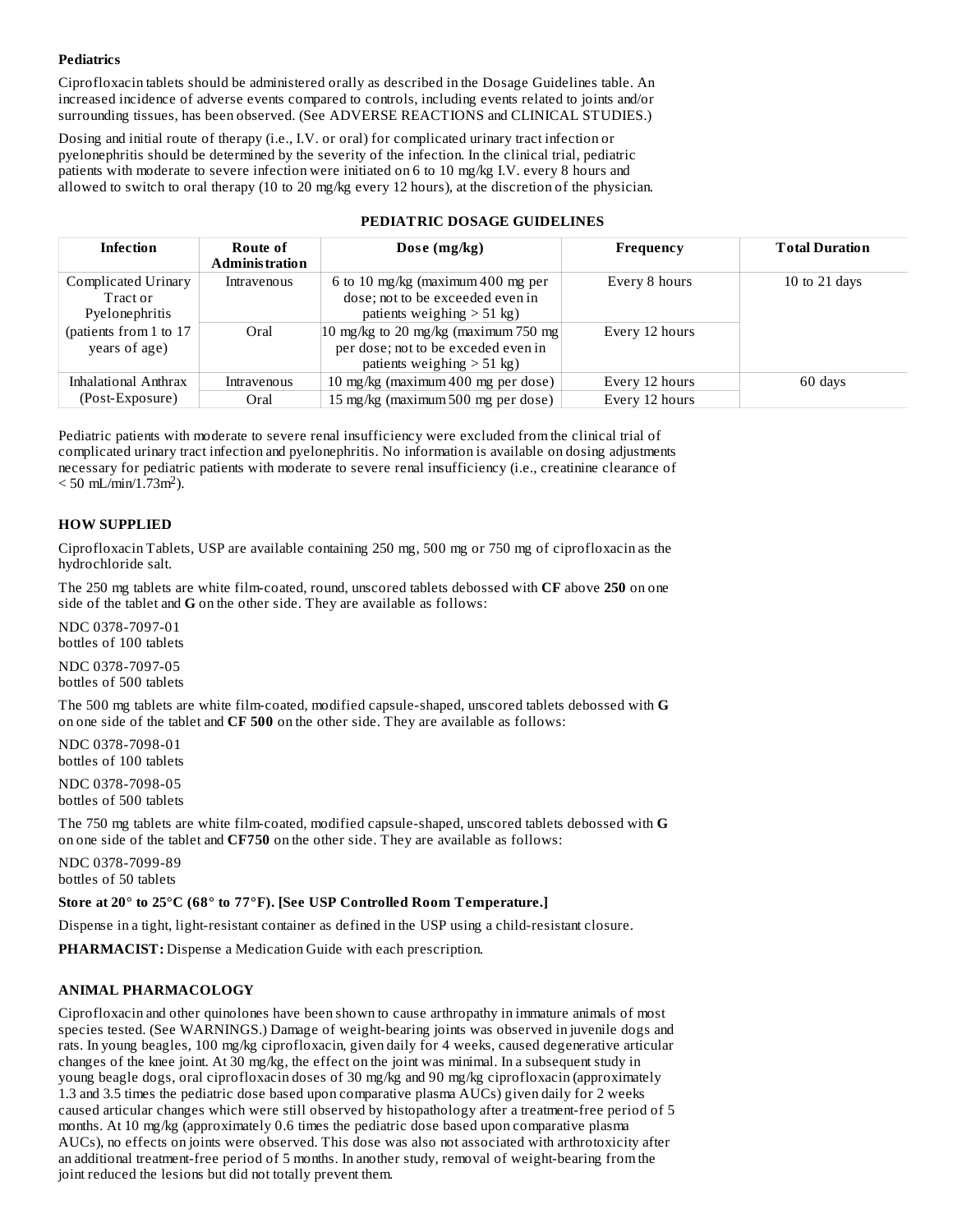Crystalluria, sometimes associated with secondary nephropathy, occurs in laboratory animals dosed with ciprofloxacin. This is primarily related to the reduced solubility of ciprofloxacin under alkaline conditions, which predominate in the urine of test animals; in man, crystalluria is rare since human urine is typically acidic. In rhesus monkeys, crystalluria without nephropathy was noted after single oral doses as low as 5 mg/kg (approximately 0.07 times the highest recommended therapeutic dose based upon mg/m<sup>2</sup>). After  $\bar{6}$  months of intravenous dosing at 10 mg/kg/day, no nephropathological changes were noted; however, nephropathy was observed after dosing at 20 mg/kg/day for the same duration (approximately 0.2 times the highest recommended therapeutic dose based upon mg/m<sup>2</sup>).

In dogs, ciprofloxacin at 3 and 10 mg/kg by rapid I.V. injection (15 sec.) produces pronounced hypotensive effects. These effects are considered to be related to histamine release, since they are partially antagonized by pyrilamine, an antihistamine. In rhesus monkeys, rapid I.V. injection also produces hypotension but the effect in this species is inconsistent and less pronounced.

In mice, concomitant administration of non-steroidal anti-inflammatory drugs such as phenylbutazone and indomethacin with quinolones has been reported to enhance the CNS stimulatory effect of quinolones.

Ocular toxicity seen with some related drugs has not been observed in ciprofloxacin-treated animals.

## **CLINICAL STUDIES**

### **Complicated Urinary Tract Infection and Pyelonephritis**

### Efficacy in Pediatric Patients

NOTE: Although effective in clinical trials, ciprofloxacin is not a drug of first choice in the pediatric population due to an increased incidence of adverse events compared to controls, including events related to joints and/or surrounding tissues.

Ciprofloxacin, administered I.V. and/or orally, was compared to a cephalosporin for treatment of complicated urinary tract infections (cUTI) and pyelonephritis in pediatric patients 1 to 17 years of age (mean age of 6 ± 4 years). The trial was conducted in the U.S., Canada, Argentina, Peru, Costa Rica, Mexico, South Africa, and Germany. The duration of therapy was 10 to 21 days (mean duration of treatment was 11 days with a range of 1 to 88 days). The primary objective of the study was to assess musculoskeletal and neurological safety.

Patients were evaluated for clinical success and bacteriological eradication of the baseline organism(s) with no new infection or superinfection at 5 to 9 days post-therapy (Test of Cure or TOC). The Per Protocol population had a causative organism(s) with protocol specified colony count(s) at baseline, no protocol violation, and no premature discontinuation or loss to follow-up (among other criteria).

The clinical success and bacteriologic eradication rates in the Per Protocol population were similar between ciprofloxacin and the comparator group as shown below.

|                                                                                        | Ciprofloxacin         | Comparator           |  |  |
|----------------------------------------------------------------------------------------|-----------------------|----------------------|--|--|
| Randomized Patients                                                                    | 337                   | 352                  |  |  |
| Per Protocol Patients                                                                  | 211                   | 231                  |  |  |
| Clinical Response at 5 to 9 Days<br>Post-Treatment                                     | 95.7% (202/211)       | 92.6% (214/231)      |  |  |
|                                                                                        |                       | 95% CI [-1.3%, 7.3%] |  |  |
| Bacteriologic Eradication by<br>Patient at 5 to 9 Days<br>Post-Treatment               | 84.4% (178/211)       | 78.3% (181/231)      |  |  |
|                                                                                        | 95% CI [-1.3%, 13.1%] |                      |  |  |
| Bacteriologic Eradication of the<br>Baseline Pathogen at 5 to 9 Days<br>Post-Treatment |                       |                      |  |  |
| Escherichia coli                                                                       | 156/178 (88%)         | 161/179 (90%)        |  |  |

### **Clinical Success and Bacteriologic Eradication at Test of Cure (5 to 9 Days Post-Therapy)**

## **INHALATIONAL ANTHRAX IN ADULTS AND PEDIATRICS**

## **Additional Information**

The mean serum concentrations of ciprofloxacin associated with a statistically significant improvement in survival in the rhesus monkey model of inhalational anthrax are reached or exceeded in adult and pediatric patients receiving oral and intravenous regimens. (See DOSAGE AND ADMINISTRATION.) Ciprofloxacin pharmacokinetics have been evaluated in various human populations. The mean peak serum concentration achieved at steady-state in human adults receiving 500 mg orally every 12 hours is 2.97 mcg/mL, and 4.56 mcg/mL following 400 mg intravenously every 12 hours. The mean trough serum concentration at steady-state for both of these regimens is 0.2 mcg/mL. In a study of 10 pediatric patients between 6 and 16 years of age, the mean peak plasma concentration achieved is 8.3 mcg/mL and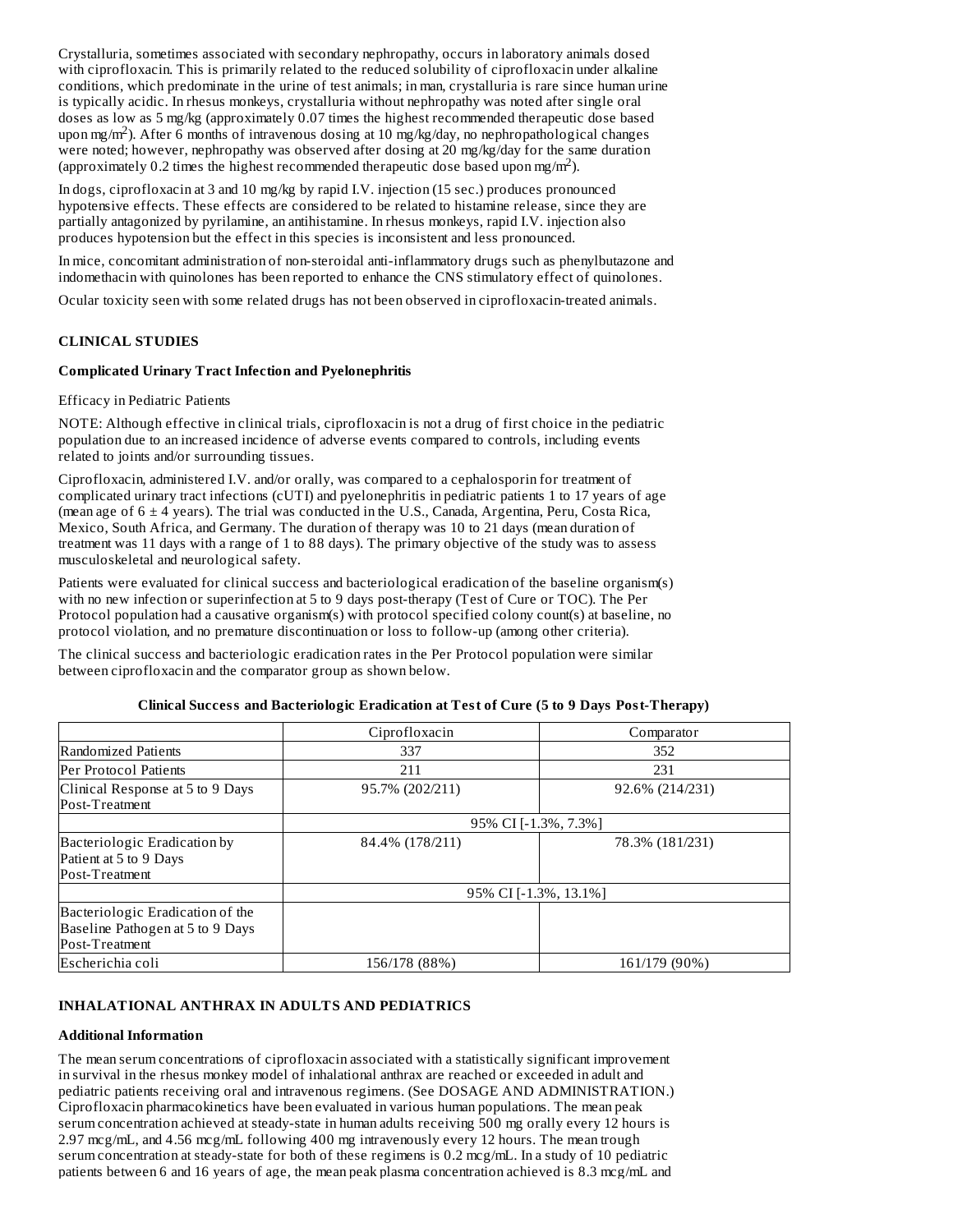trough concentrations range from 0.09 to 0.26 mcg/mL, following two 30-minute intravenous infusions of 10 mg/kg administered 12 hours apart. After the second intravenous infusion, patients switched to 15 mg/kg orally every 12 hours achieve a mean peak concentration of 3.6 mcg/mL after the initial oral dose. Long-term safety data, including effects on cartilage, following the administration of ciprofloxacin to pediatric patients are limited. (For additional information, see PRECAUTIONS: Pediatric Use.) Ciprofloxacin serum concentrations achieved in humans serve as a surrogate endpoint reasonably likely to predict clinical benefit and provide the basis for this indication. 5

A placebo-controlled animal study in rhesus monkeys exposed to an inhaled mean dose of 11  $\text{LD}_{50}$  (~5.5  $\,$  $\rm{x}$   $\rm{10^5}$ ) spores (range 5 to 30 LD<sub>50</sub>) of *B. anthracis* was conducted. The minimal inhibitory concentration (MIC) of ciprofloxacin for the anthrax strain used in this study was 0.08 mcg/mL. In the animals studied, mean serum concentrations of ciprofloxacin achieved at expected  $\rm T_{max}$  (1 hour post-dose) following oral dosing to steady-state ranged from 0.98 to 1.69 mcg/mL. Mean steady-state trough concentrations at 12 hours post-dose ranged from 0.12 to 0.19 mcg/mL.<sup>6</sup> Mortality due to anthrax for animals that received a 30-day regimen of oral ciprofloxacin beginning 24 hours post-exposure was significantly lower (1/9), compared to the placebo group (9/10) [p=0.001]. The one ciprofloxacin-treated animal that died of anthrax did so following the 30-day drug administration period.<sup>7</sup>

More than 9,300 persons were recommended to complete a minimum of 60 days of antibiotic prophylaxis against possible inhalational exposure to *B. anthracis* during 2001. Ciprofloxacin was recommended to most of those individuals for all or part of the prophylaxis regimen. Some persons were also given anthrax vaccine or were switched to alternative antibiotics. No one who received ciprofloxacin or other therapies as prophylactic treatment subsequently developed inhalational anthrax. The number of persons who received ciprofloxacin as all or part of their post-exposure prophylaxis regimen is unknown.

Among the persons surveyed by the Centers for Disease Control and Prevention, over 1,000 reported receiving ciprofloxacin as sole post-exposure prophylaxis for inhalational anthrax.

Gastrointestinal adverse events (nausea, vomiting, diarrhea, or stomach pain), neurological adverse events (problems sleeping, nightmares, headache, dizziness or lightheadedness) and musculoskeletal adverse events (muscle or tendon pain and joint swelling or pain) were more frequent than had been previously reported in controlled clinical trials. This higher incidence, in the absence of a control group, could be explained by a reporting bias, concurrent medical conditions, other concomitant medications, emotional stress or other confounding factors, and/or a longer treatment period with ciprofloxacin. Because of these factors and limitations in the data collection, it is difficult to evaluate whether the reported symptoms were drug-related.

### **REFERENCES**

- 1. National Committee for Clinical Laboratory Standards, Methods for Dilution Antimicrobial Susceptibility Tests for Bacteria That Grow Aerobically-Fifth Edition. Approved Standard NCCLS Document M7-A5, Vol. 20, No. 2, NCCLS, Wayne, PA, January 2000.
- 2. Clinical and Laboratory Standards Institute, Methods for Antimicrobial Dilution and Disk Susceptibility Testing of Infrequently Isolated or Fastidious Bacteria; Approved Guideline., CLSI Document M45-A, Vol.26, No. 19, CLSI, Wayne, PA, 2006.
- 3. National Committee for Clinical Laboratory Standards, Performance Standards for Antimicrobial Disk Susceptibility Tests-Seventh Edition. Approved Standard NCCLS Document M2-A7, Vol. 20, No. 1, NCCLS, Wayne, PA, January 2000.
- 4. Report presented at the FDA's Anti-Infective Drug and Dermatological Drug Product's Advisory Committee meeting, March 31, 1993, Silver Spring, MD. Report available from FDA, CDER, Advisors and Consultants Staff, HFD-21, 1901 Chapman Avenue, Room 200, Rockville, MD 20852, USA.
- 5. 21 CFR 314.510 (Subpart H Accelerated Approval of New Drugs for Life-Threatening Illnesses).
- 6. Kelly DJ, et al. Serum concentrations of penicillin, doxycycline, and ciprofloxacin during prolonged therapy in rhesus monkeys. J Infect Dis 1992; 166: 1184-7.
- 7. Friedlander AM, et al. Post-exposure prophylaxis against experimental inhalational anthrax. J Infect Dis 1993; 167: 1239-42.
- 8. Friedman J, Polifka J. Teratogenic effects of drugs: a resource for clinicians (TERIS). Baltimore, Maryland: Johns Hopkins University Press, 2000:149-195.
- 9. Loebstein R, Addis A, Ho E, et al. Pregnancy outcome following gestational exposure to fluoroquinolones: a multicenter prospective controlled study. Antimicrob Agents Chemother. 1998;42(6): 1336-1339.
- 10. Schaefer C, Amoura-Elefant E, Vial T, et al. Pregnancy outcome after prenatal quinolone exposure. Evaluation of a case registry of the European network of teratology information services (ENTIS). Eur J Obstet Gynecol Reprod Biol. 1996;69:83-89.

# **MEDICATION GUIDE CIPROFLOXACIN TABLETS, USP**

Read the Medication Guide that comes with ciprofloxacin tablets before you start taking it and each time you get a refill. There may be new information. This Medication Guide does not take the place of talking to your healthcare provider about your medical condition or your treatment.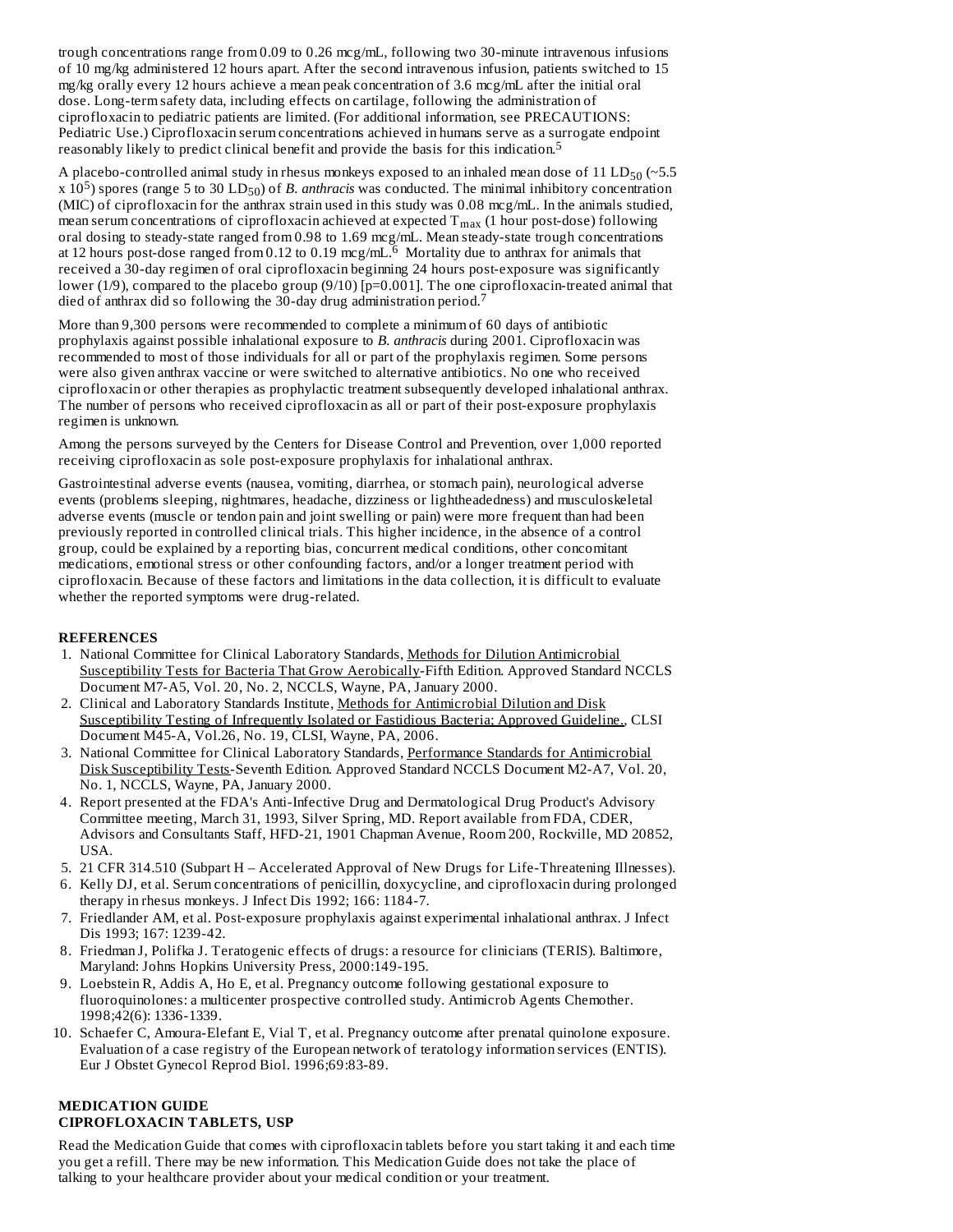## **What is the most important information I should know about ciprofloxacin?**

Ciprofloxacin belongs to a class of antibiotics called fluoroquinolones. Ciprofloxacin can cause side effects that may be serious or even cause death. If you get any of the following serious side effects, get medical help right away. Talk with your healthcare provider about whether you should continue to take ciprofloxacin.

## **Tendon rupture or swelling of the tendon (tendinitis)**

- Tendons are tough cords of tissue that connect muscles to bones.
- Pain, swelling, tears, and inflammation of tendons including the back of the ankle (Achilles), shoulder, hand, or other tendon sites can happen in people of all ages who take fluoroquinolone antibiotics, including ciprofloxacin. The risk of getting tendon problems is higher if you:
	- are over 60 years of age
	- are taking steroids (corticosteroids)
	- have had a kidney, heart, or lung transplant.
- Swelling of the tendon (tendinitis) and tendon rupture (breakage) have also happened in patients who take fluoroquinolones who do not have the above risk factors.
- Other reasons for tendon ruptures can include:
	- physical activity or exercise
		- kidney failure
	- tendon problems in the past, such as in people with rheumatoid arthritis (RA)
- Call your healthcare provider right away at the first sign of tendon pain, swelling or inflammation. Stop taking ciprofloxacin until tendinitis or tendon rupture has been ruled out by your healthcare provider. Avoid exercise and using the affected area. The most common area of pain and swelling is the Achilles tendon at the back of your ankle. This can also happen with other tendons. Talk to your healthcare provider about the risk of tendon rupture with continued use of ciprofloxacin. You may need a different antibiotic that is not a fluoroquinolone to treat your infection.
- Tendon rupture can happen while you are taking or after you have finished taking ciprofloxacin. Tendon ruptures have happened up to several months after patients have finished taking their fluoroquinolone.
- Get medical help right away if you get any of the following signs or symptoms of a tendon rupture:
	- hear or feel a snap or pop in a tendon area
	- bruising right after an injury in a tendon area
	- unable to move the affected area or bear weight
- See the section "**What are the possible side effects of ciprofloxacin?** " for more information about side effects.

# **What is ciprofloxacin?**

Ciprofloxacin is a fluoroquinolone antibiotic medicine used to treat certain infections caused by certain germs called bacteria.

Children less than 18 years of age have a higher chance of getting bone, joint, or tendon (musculoskeletal) problems such as pain or swelling while taking ciprofloxacin. Ciprofloxacin should not be used as the first choice of antibiotic medicine in children under 18 years of age. Ciprofloxacin tablets should not be used in children under 18 years old, except to treat specific serious infections, such as complicated urinary tract infections and to prevent anthrax disease after breathing the anthrax bacteria germ (inhalational exposure).

Sometimes infections are caused by viruses rather than by bacteria. Examples include viral infections in the sinuses and lungs, such as the common cold or flu. Antibiotics, including ciprofloxacin, do not kill viruses.

Call your healthcare provider if you think your condition is not getting better while you are taking ciprofloxacin.

## **Who should not take ciprofloxacin?**

Do not take ciprofloxacin if you:

- have ever had a severe allergic reaction to an antibiotic known as a fluoroquinolone, or are allergic to any of the ingredients in ciprofloxacin tablets. Ask your healthcare provider if you are not sure. See the list of ingredients in ciprofloxacin tablets at the end of this Medication Guide.
- also take a medicine called tizanidine (Zanaflex $^{\circledast\dagger}$ ). Serious side effects from tizanidine are likely to happen.

## **What should I tell my healthcare provider before taking ciprofloxacin?**

## See "**What is the most important information I should know about ciprofloxacin?**"

## **Tell your healthcare provider about all your medical conditions, including if you:**

- have tendon problems
- have central nervous system problems (such as epilepsy)
- have nerve problems
- have or anyone in your family has an irregular heartbeat, especially a condition called "QT prolongation"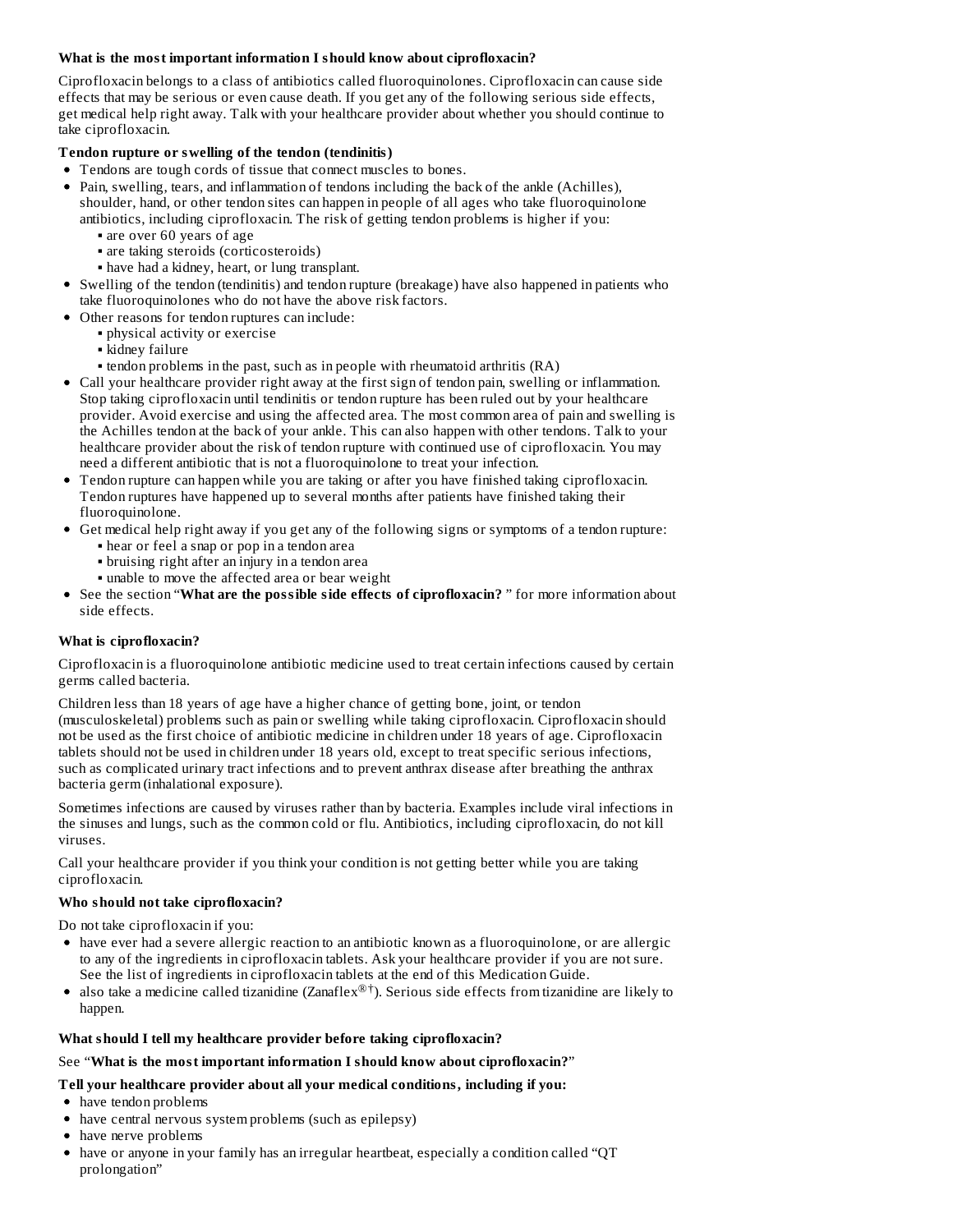- have a history of seizures
- $\bullet$ have kidney problems. You may need a lower dose of ciprofloxacin if your kidneys do not work well.
- have rheumatoid arthritis (RA) or other history of joint problems
- have trouble swallowing pills
- are pregnant or planning to become pregnant. It is not known if ciprofloxacin will harm your unborn child.
- are breast-feeding or planning to breast-feed. Ciprofloxacin passes into breast milk. You and your healthcare provider should decide whether you will take ciprofloxacin or breast-feed.

**Tell your healthcare provider about all the medicines you take**, including prescription and nonprescription medicines, vitamins, and herbal and dietary supplements. Ciprofloxacin and other medicines can affect each other causing side effects. Especially tell your healthcare provider if you take:

- an NSAID (Non-Steroidal Anti-Inflammatory Drug). Many common medicines for pain relief are NSAIDs. Taking an NSAID while you take ciprofloxacin or other fluoroquinolones may increase your risk of central nervous system effects and seizures. See "**What are the possible side effects of ciprofloxacin?** "
- a blood thinner (warfarin, Coumadin $^{\circledR \dagger}$ , Jantoven $^{\circledR \dagger}$ )
- tizanidine (Zanaflex $^{\circledR \dagger}$ ) You should not take ciprofloxacin if you are already taking tizanidine. See "**Who should not take ciprofloxacin?**"
- theophylline (Theo-24®†, Elixophyllin®†, Theochron®†, Uniphyl®†, Theolair®†) ®† ®† ®† ®† ®†
- $g$ lyburide (Micronase ${}^{\circledR\dagger}, G$ lynase ${}^{\circledR\dagger}, D$ iabeta ${}^{\circledR\dagger}, G$ lucovance ${}^{\circledR\dagger}$ ). See **"What are the possible side effects of ciprofloxacin?**" <sup>®†</sup> Glynase®† Diabeta<sup>®†</sup> Glucovance®†)
- phenytoin (Fosphenytoin Sodium $^{\circledR \dagger}$ , Cerebyx $^{\circledR \dagger}$ , Dilantin-125 $^{\circledR \dagger}$ , Dilantin $^{\circledR \dagger}$ , Extended Phenytoin Sodium $\mathbb{R}^{\dagger}$ , Prompt Penytoin Sodium $\mathbb{R}^{\dagger}$ , Phenytek $\mathbb{R}^{\dagger}$ )
- products that contain caffeine
- a medicine to control your heart rate or rhythm (antiarrhythmics) See "**What are the possible side effects of ciprofloxacin?** "
- an anti-psychotic medicine
- a tricyclic antidepressant
- a water pill (diuretic)
- a steroid medicine. Corticosteroids taken by mouth or by injection may increase the chance of tendon injury. See "**What is the most important information I should know about ciprofloxacin?** "
- methotrexate (Trexall $\mathbb{R}^+$ )
- Probenecid (Probalan $^{\circledR \dagger}$ , Col-probenecid $^{\circledR \dagger})$
- Metoclopromide (Reglan $^{\circledR \dagger}$ , Reglan ODT $^{\circledR \dagger})$
- Certain medicines may keep ciprofloxacin tablets from working correctly. Take ciprofloxacin tablets either 2 hours before or 6 hours after taking these products:
	- an antacid, multivitamin, or other product that has magnesium, calcium, aluminum, iron, or zinc • sucral fate (Carafate ${}^{\circledR\dagger}$ )
	- didanosine (Videx $\mathbb{R}^+$ , Videx $\mathbb{R}^+$  EC).

Ask your healthcare provider if you are not sure if any of your medicines are listed above.

Know the medicines you take. Keep a list of your medicines and show it to your healthcare provider and pharmacist when you get a new medicine.

## **How should I take ciprofloxacin?**

- Take ciprofloxacin exactly as prescribed by your healthcare provider.
- Take ciprofloxacin tablets in the morning and evening at about the same time each day. Swallow the tablet whole. Do not split, crush or chew the tablet. Tell your healthcare provider if you can not swallow the tablet whole.
- Ciprofloxacin can be taken with or without food.
- Ciprofloxacin should not be taken with dairy products (like milk or yogurt) or calcium-fortified juices alone, but may be taken with a meal that contains these products.
- Drink plenty of fluids while taking ciprofloxacin.
- Do not skip any doses, or stop taking ciprofloxacin even if you begin to feel better, until you finish your prescribed treatment, unless:

## ▪ you have tendon effects (see "**What is the most important information I should know about ciprofloxacin?** "),

### ▪ you have a serious allergic reaction (see "**What are the possible side effects of ciprofloxacin?**"), or

▪ your healthcare provider tells you to stop.

This will help make sure that all of the bacteria are killed and lower the chance that the bacteria will become resistant to ciprofloxacin. If this happens, ciprofloxacin and other antibiotic medicines may not work in the future.

- If you miss a dose of ciprofloxacin tablets, take it as soon as you remember. Do not take two doses at the same time, and do not take more than two doses in one day.
- If you take too much, call your healthcare provider or get medical help immediately.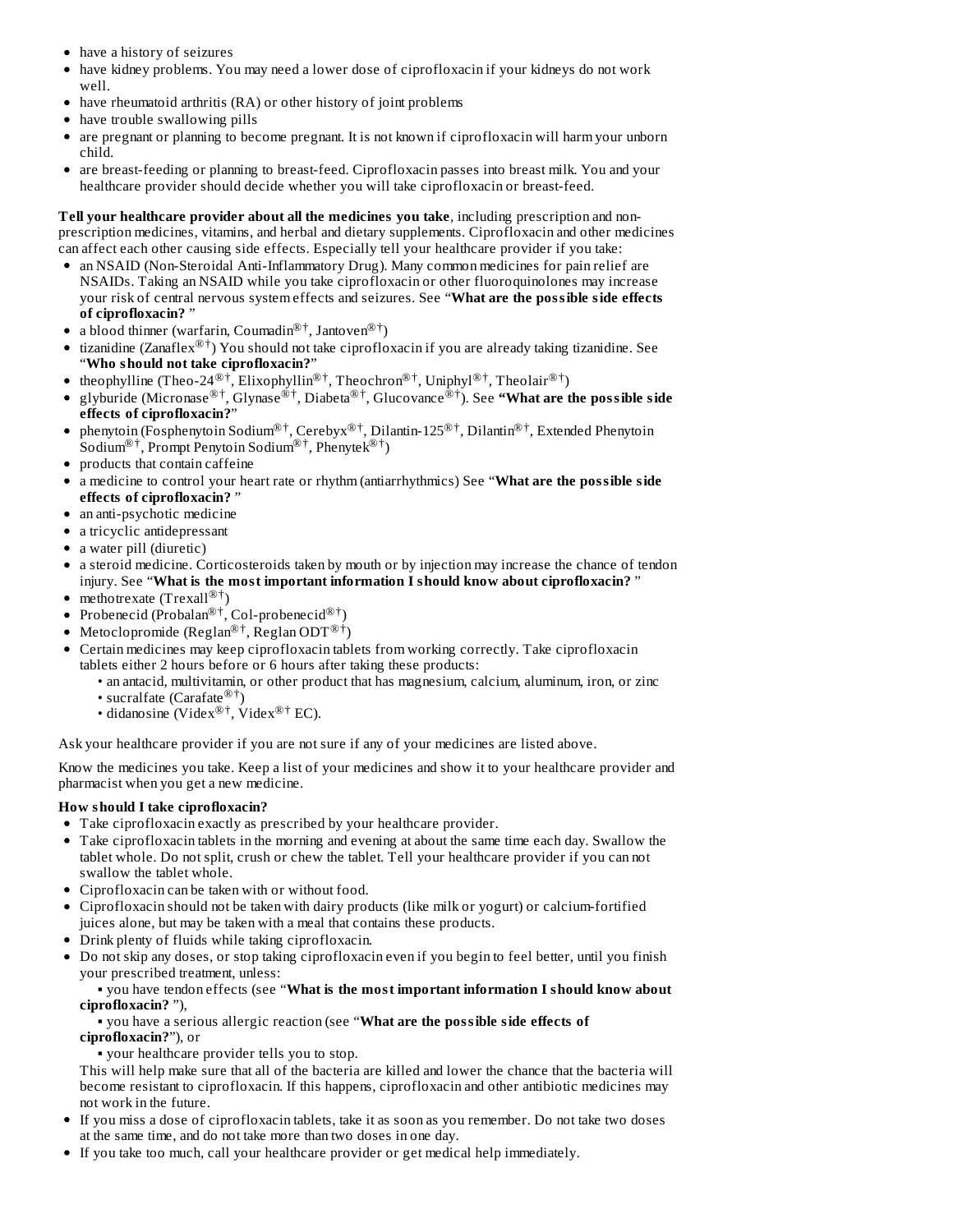# **If you have been pres cribed ciprofloxacin tablets after being expos ed to anthrax:**

- Ciprofloxacin tablets have been approved to lessen the chance of getting anthrax disease or worsening of the disease after you are exposed to the anthrax bacteria germ.
- Take ciprofloxacin exactly as prescribed by your healthcare provider. Do not stop taking ciprofloxacin without talking with your healthcare provider. If you stop taking ciprofloxacin too soon, it may not keep you from getting the anthrax disease.
- Side effects may happen while you are taking ciprofloxacin tablets. When taking your ciprofloxacin to prevent anthrax infection, you and your healthcare provider should talk about whether the risks of stopping ciprofloxacin too soon are more important than the risks of side effects with ciprofloxacin.
- If you are pregnant, or plan to become pregnant while taking ciprofloxacin, you and your healthcare provider should decide whether the benefits of taking ciprofloxacin tablets for anthrax are more important than the risks.

## **What should I avoid while taking ciprofloxacin?**

- Ciprofloxacin can make you feel dizzy and lightheaded. Do not drive, operate machinery, or do other activities that require mental alertness or coordination until you know how ciprofloxacin affects you.
- Avoid sunlamps, tanning beds, and try to limit your time in the sun. Ciprofloxacin can make your skin sensitive to the sun (photosensitivity) and the light from sunlamps and tanning beds. You could get severe sunburn, blisters or swelling of your skin. If you get any of these symptoms while taking ciprofloxacin, call your healthcare provider right away. You should use a sunscreen and wear a hat and clothes that cover your skin if you have to be in sunlight.

# **What are the possible side effects of ciprofloxacin?**

Ciprofloxacin can cause side effects that may be serious or even cause death. See "**What is the most important information I should know about ciprofloxacin?**"

Other serious side effects of ciprofloxacin include:

**Central Nervous System Effects:** Seizures have been reported in people who take fluoroquinolone antibiotics including ciprofloxacin. Tell your healthcare provider if you have a history of seizures. Ask your healthcare provider whether taking ciprofloxacin will change your risk of having a seizure.

Central Nervous System (CNS) side effects may happen as soon as after taking the first dose of ciprofloxacin. Talk to your healthcare provider right away if you get any of these side effects, or other changes in mood or behavior:

- **·** feel dizzy
- seizures
- hear voices, see things, or sense things that are not there (hallucinations)
- feel restless
- tremors
- **•** feel anxious or nervous
- confusion
- **•** depression
- trouble sleeping
- nightmares
- feel more suspicious (paranoia)
- suicidal thoughts or acts
- **Serious allergic reactions:** Allergic reactions can happen in people taking fluoroquinolones, including ciprofloxacin, even after only one dose. Stop taking ciprofloxacin and get emergency
	- medical help right away if you get any of the following symptoms of a severe allergic reaction: ▪ hives
		- trouble breathing or swallowing
		- swelling of the lips, tongue, face
		- throat tightness, hoarseness
		- rapid heartbeat
		- faint

▪ yellowing of the skin or eyes. Stop taking ciprofloxacin and tell your healthcare provider right away if you get yellowing of your skin or white part of your eyes, or if you have dark urine. These can be signs of a serious reaction to ciprofloxacin (a liver problem).

- **Skin rash:** Skin rash may happen in people taking ciprofloxacin, even after only one dose. Stop taking ciprofloxacin at the first sign of a skin rash and call your healthcare provider. Skin rash may be a sign of a more serious reaction to ciprofloxacin.
- **Serious heart rhythm changes** (QT prolongation and Torsades de pointes)**:** Tell your healthcare provider right away if you have a change in your heart beat (a fast or irregular heartbeat), or if you faint. Ciprofloxacin may cause a rare heart problem known as prolongation of the QT interval. This condition can cause an abnormal heartbeat and can be very dangerous. The chances of this event are higher in people:

▪ who are elderly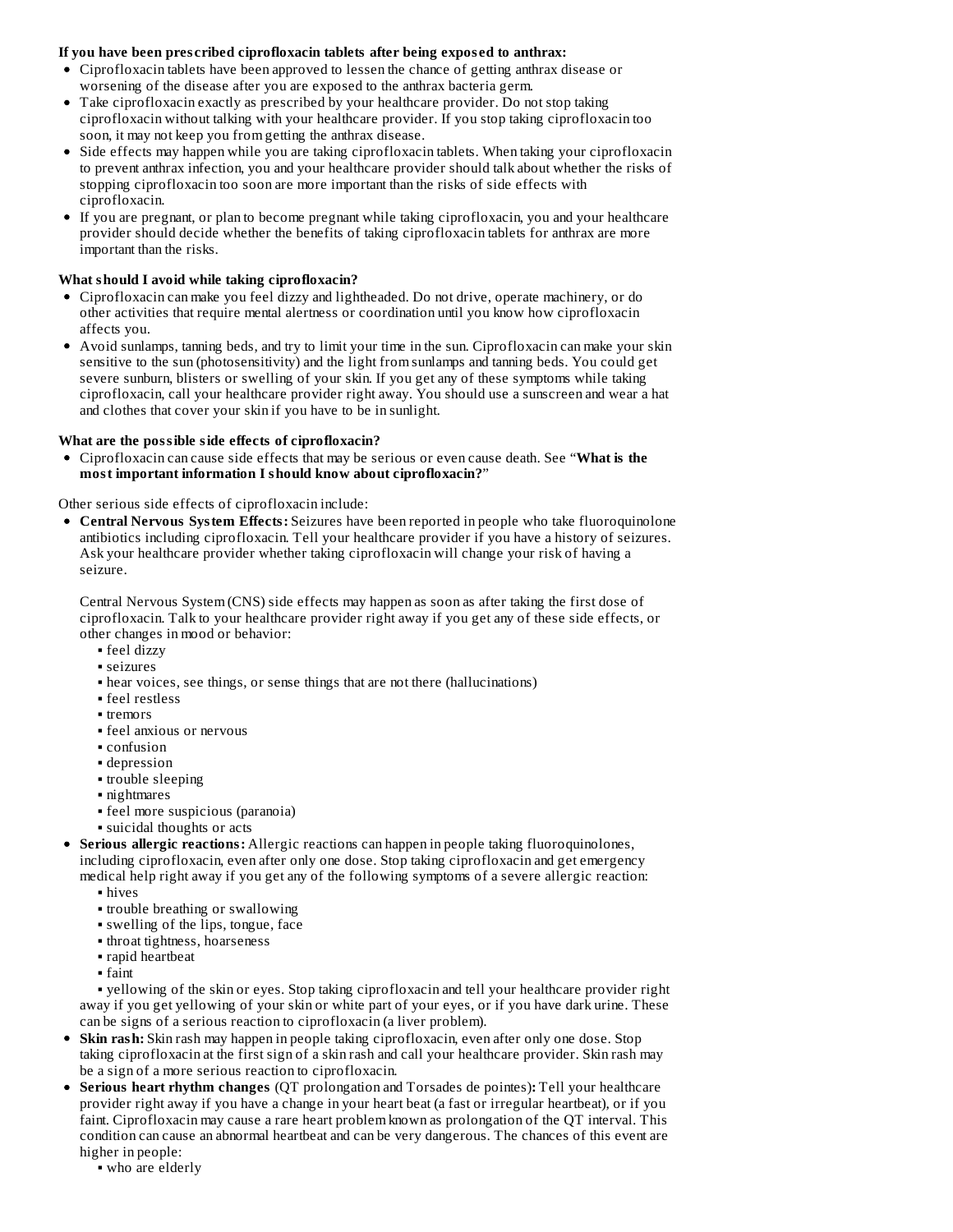- with a family history of prolonged QT interval,
- with low blood potassium (hypokalemia),
- who take certain medicines to control heart rhythm (antiarrhythmics).
- **Intestine infection** (pseudomembranous colitis): Pseudomembranous colitis can happen with most antibiotics, including ciprofloxacin. Call your healthcare provider right away if you get watery diarrhea, diarrhea that does not go away, or bloody stools. You may have stomach cramps and a fever. Pseudomembranous colitis can happen 2 or more months after you have finished your antibiotic.
- **Changes in s ensation and possible nerve damage** (peripheral neuropathy): Damage to the nerves in arms, hands, legs, or feet can happen in people who take fluoroquinolones, including ciprofloxacin. Talk with your healthcare provider right away if you get any of the following symptoms of peripheral neuropathy in your arms, hands, legs, or feet:
	- pain
	- burning
	- tingling
	- numbness
	- weakness

Ciprofloxacin may need to be stopped to prevent permanent nerve damage.

- **Low blood sugar** (hypoglycemia): People who take ciprofloxacin and other fluoroquinolone medicines with the oral anti-diabetes medicine glyburide (Micronase<sup>®†</sup>, Glynase<sup>®†</sup>, Diabeta<sup>®†</sup>, Glucovance<sup>®†</sup>) can get low blood sugar (hypoglycemia) which can sometimes be severe. Tell your healthcare provider if you get low blood sugar with ciprofloxacin. Your antibiotic medicine may need to be changed.
- **Sensitivity to sunlight** (photosensitivity): See "**What should I avoid while taking ciprofloxacin?**"
- **Joint Problems:** Increased chance of problems with joints and tissues around joints in children under 18 years old. Tell your child's healthcare provider if your child has any joint problems during or after treatment with ciprofloxacin.

The most common side effects of ciprofloxacin include:

- nausea
- headache
- diarrhea
- vomiting
- vaginal yeast infection
- changes in liver function tests
- pain or discomfort in the abdomen

These are not all the possible side effects of ciprofloxacin. Tell your healthcare provider about any side effect that bothers you, or that does not go away.

### **Call your doctor for medical advice about side effects. You may report side effects to FDA at 1- 800-FDA-1088.**

## **How should I store ciprofloxacin tablets?**

**Store ciprofloxacin tablets at 20° to 25°C (68° to 77°F)**

## **Keep ciprofloxacin and all medicines out of the reach of children.**

## **General Information about ciprofloxacin**

Medicines are sometimes prescribed for purposes other than those listed in a Medication Guide. Do not use ciprofloxacin for a condition for which it is not prescribed. Do not give ciprofloxacin to other people, even if they have the same symptoms that you have. It may harm them.

This Medication Guide summarizes the most important information about ciprofloxacin. If you would like more information about ciprofloxacin, talk with your healthcare provider. You can ask your healthcare provider or pharmacist for information about ciprofloxacin that is written for healthcare professionals. For more information, call Mylan Pharmaceuticals Inc. toll free at 1-877-446-3679 (1- 877-4-INFO-RX).

## **What are the ingredients in ciprofloxacin tablets, USP?**

- Active ingredient: ciprofloxacin
- Inactive ingredients: colloidal silicon dioxide, corn starch, crospovidone, hypromellose, magnesium stearate, microcrystalline cellulose, polydextrose, polyethylene glycol, pregelatinized starch, titanium dioxide and triacetin.

 $^\dagger$  The brand names mentioned in this Medication Guide are registered trademarks of their perspective manufacturers.

This Medication Guide has been approved by the U.S. Food and Drug Administration.

Mylan Pharmaceuticals Inc. Morgantown, WV 26505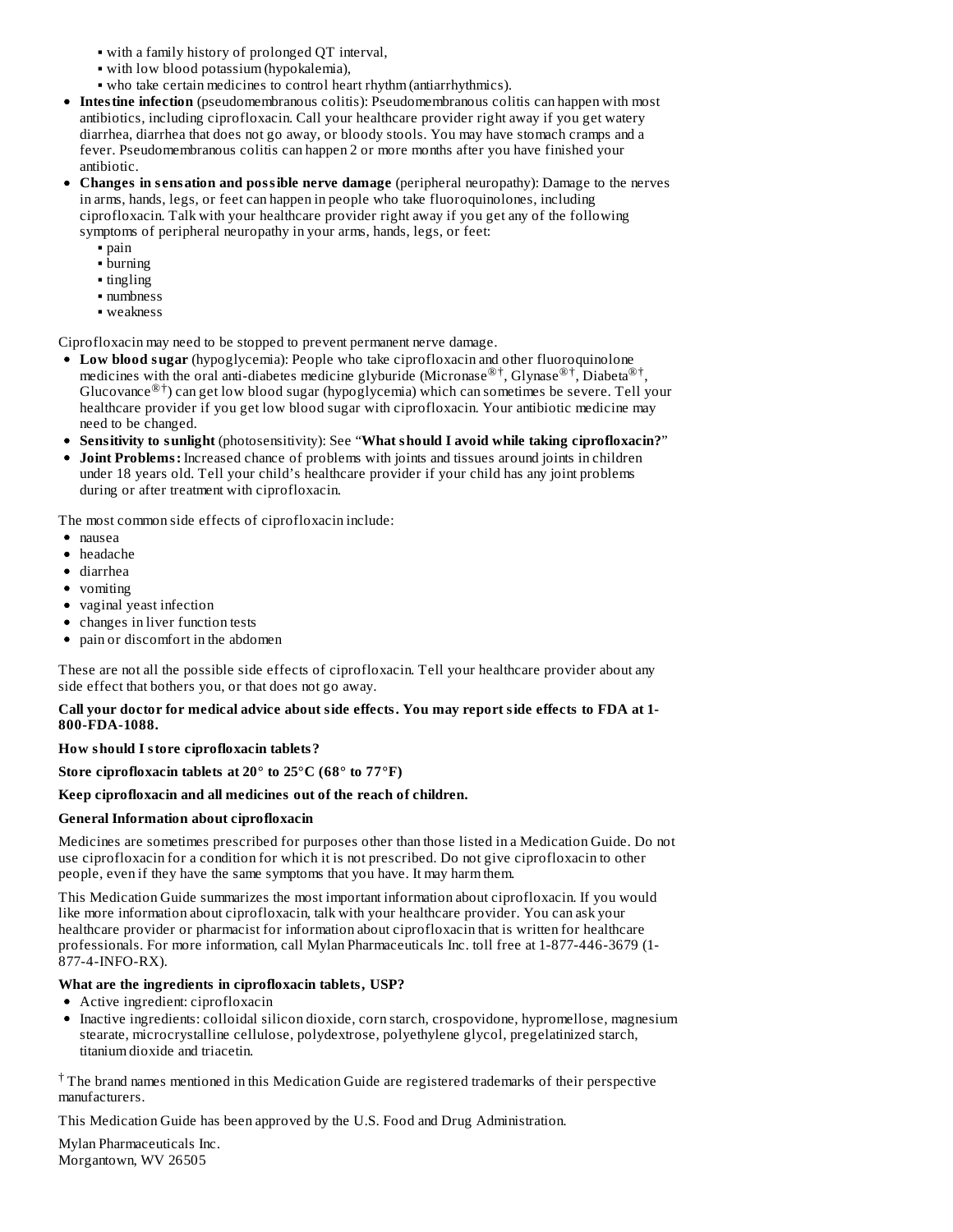REVISED MARCH 2010 CIPF:R5mpbmt/MG:CIPF:R2

Bottle Label 10544-605-20



۷

## **CIPROFLOXACIN**

|                              | CIPROFLOXACIN                                                                  |                                |                                                                    |                    |  |                             |                              |                           |                           |
|------------------------------|--------------------------------------------------------------------------------|--------------------------------|--------------------------------------------------------------------|--------------------|--|-----------------------------|------------------------------|---------------------------|---------------------------|
|                              | ciprofloxacin tablet, film coated                                              |                                |                                                                    |                    |  |                             |                              |                           |                           |
|                              |                                                                                |                                |                                                                    |                    |  |                             |                              |                           |                           |
|                              | <b>Product Information</b>                                                     |                                |                                                                    |                    |  |                             |                              |                           |                           |
|                              | <b>Product Type</b>                                                            |                                | HUMAN PRESCRIPTION DRUG                                            | Item Code (Source) |  |                             | NDC:10544-605(NDC:0378-7098) |                           |                           |
|                              | <b>Route of Administration</b>                                                 |                                | ORAL                                                               |                    |  |                             |                              |                           |                           |
|                              |                                                                                |                                |                                                                    |                    |  |                             |                              |                           |                           |
|                              |                                                                                |                                |                                                                    |                    |  |                             |                              |                           |                           |
|                              | <b>Active Ingredient/Active Moiety</b>                                         |                                |                                                                    |                    |  |                             |                              |                           |                           |
|                              |                                                                                |                                | <b>Ingredient Name</b>                                             |                    |  |                             | <b>Basis of Strength</b>     |                           | <b>Strength</b>           |
|                              |                                                                                |                                | CIPROFLOXACIN (UNII: 5E8K9I0O4U) (CIPROFLOXACIN - UNII:5E8K9I0O4U) |                    |  |                             | CIPROFLOXACIN                |                           | 500 mg                    |
|                              |                                                                                |                                |                                                                    |                    |  |                             |                              |                           |                           |
|                              |                                                                                |                                |                                                                    |                    |  |                             |                              |                           |                           |
|                              | <b>Inactive Ingredients</b>                                                    |                                |                                                                    |                    |  |                             |                              |                           |                           |
|                              |                                                                                |                                | <b>Ingredient Name</b>                                             |                    |  |                             |                              |                           | Strength                  |
|                              | <b>SILICON DIO XIDE (UNII: ETJ7Z6 XBU4)</b><br>STARCH, CORN (UNII: O8232NY3SJ) |                                |                                                                    |                    |  |                             |                              |                           |                           |
|                              | CRO SPO VIDO NE (UNII: 6840 1960 MK)                                           |                                |                                                                    |                    |  |                             |                              |                           |                           |
|                              | HYPROMELLOSE (UNII: 3NXW29V3WO)                                                |                                |                                                                    |                    |  |                             |                              |                           |                           |
|                              | MAGNESIUM STEARATE (UNII: 70097M6I30)                                          |                                |                                                                    |                    |  |                             |                              |                           |                           |
|                              |                                                                                |                                | CELLULOSE, MICROCRYSTALLINE (UNII: OP1R32D61U)                     |                    |  |                             |                              |                           |                           |
|                              | POLYDEXTROSE (UNII: VH2XOU12IE)                                                |                                |                                                                    |                    |  |                             |                              |                           |                           |
|                              | POLYETHYLENE GLYCOL (UNII: 3WJQ0SDW1A)                                         |                                |                                                                    |                    |  |                             |                              |                           |                           |
|                              | STARCH, CORN (UNII: O8232NY3SJ)                                                |                                |                                                                    |                    |  |                             |                              |                           |                           |
|                              | TITANIUM DIO XIDE (UNII: 15FIX9V2JP)                                           |                                |                                                                    |                    |  |                             |                              |                           |                           |
|                              | TRIACETIN (UNII: XHX3C3X673)                                                   |                                |                                                                    |                    |  |                             |                              |                           |                           |
|                              |                                                                                |                                |                                                                    |                    |  |                             |                              |                           |                           |
|                              |                                                                                |                                |                                                                    |                    |  |                             |                              |                           |                           |
|                              | <b>Product Characteristics</b>                                                 |                                |                                                                    |                    |  |                             |                              |                           |                           |
|                              | Color                                                                          | white                          |                                                                    |                    |  | Score                       |                              |                           | no score                  |
|                              | Shape                                                                          | OVAL (modified capsule-shaped) |                                                                    |                    |  | Size                        |                              |                           | $18 \,\mathrm{mm}$        |
|                              | Flavor                                                                         |                                |                                                                    |                    |  | <b>Imprint Code</b>         |                              |                           | G;CF;500                  |
|                              | <b>Contains</b>                                                                |                                |                                                                    |                    |  |                             |                              |                           |                           |
|                              |                                                                                |                                |                                                                    |                    |  |                             |                              |                           |                           |
|                              |                                                                                |                                |                                                                    |                    |  |                             |                              |                           |                           |
|                              | Packaging                                                                      |                                |                                                                    |                    |  |                             |                              |                           |                           |
| #                            | <b>Item Code</b>                                                               |                                | Package Description                                                |                    |  | <b>Marketing Start Date</b> |                              | <b>Marketing End Date</b> |                           |
|                              | 1 NDC:10544-605-06                                                             | 6 in 1 BOTTLE                  |                                                                    |                    |  |                             |                              |                           |                           |
|                              | 2 NDC:10544-605-10                                                             | 10 in 1 BOTTLE                 |                                                                    |                    |  |                             |                              |                           |                           |
|                              | 3 NDC:10544-605-14                                                             | 14 in 1 BOTTLE                 |                                                                    |                    |  |                             |                              |                           |                           |
|                              | 4 NDC:10544-605-20<br>20 in 1 BOTTLE                                           |                                |                                                                    |                    |  |                             |                              |                           |                           |
|                              |                                                                                |                                |                                                                    |                    |  |                             |                              |                           |                           |
| <b>Marketing Information</b> |                                                                                |                                |                                                                    |                    |  |                             |                              |                           |                           |
|                              | <b>Marketing Category</b>                                                      |                                | <b>Application Number or Monograph Citation</b>                    |                    |  | <b>Marketing Start Date</b> |                              |                           | <b>Marketing End Date</b> |
|                              | <b>ANDA</b>                                                                    | ANDA075817                     |                                                                    |                    |  | 05/17/2010                  |                              |                           |                           |